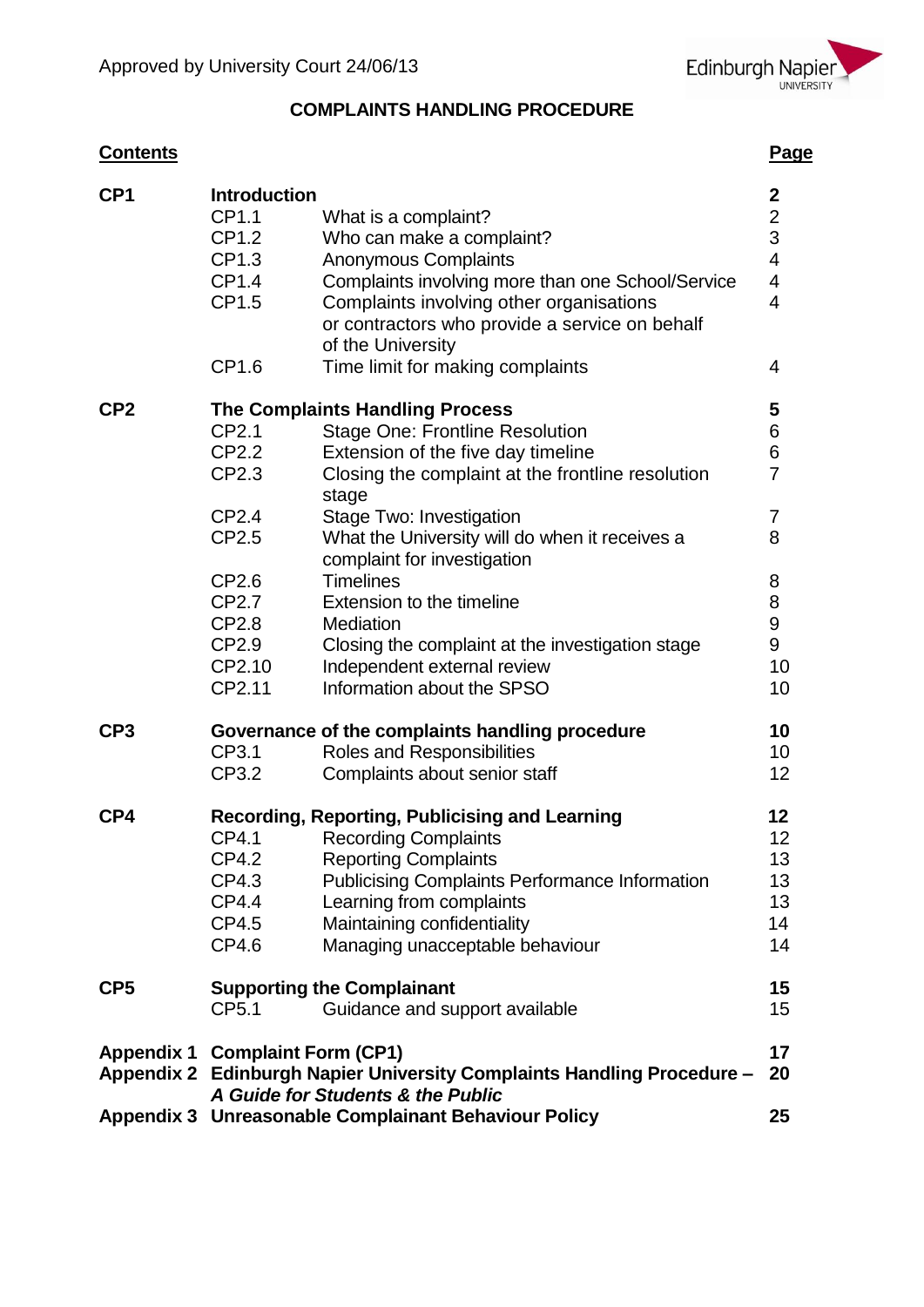### **CP1 INTRODUCTION**

This procedure reflects Edinburgh Napier University's commitment to valuing complaints. Our aim is to resolve issues of dissatisfaction as close to the initial point of contact as possible and to conduct thorough and fair investigations of complaints so that, where appropriate, we can make evidence-based decisions on the facts of each individual case. Resolving complaints early saves time and resource and contributes to the overall efficiency of Edinburgh Napier University. Concentrating on achieving an early resolution of a complaint as close to the point of contact as possible will free up the time of academic and support staff and ultimately contribute to the continued positive experience of our students and members of the public.

This procedure has been subject to an equality impact assessment.

### **CP1.1 What is a complaint?**

For the purposes of this procedure, a complaint may be defined as: **"an expression of dissatisfaction by one or more individuals about the standard of service, action or lack of action by or on behalf of the University."**

A complaint may relate to:

- the quality and standard of service
- failure to provide a service
- the quality of facilities or learning resources
- treatment by or attitude of a staff member, student or contractor
- inappropriate behaviour by a staff member, student or contractor
- the failure of the University to follow an appropriate administrative process
- dissatisfaction with the University's policy, although it is recognised that policy may be set at the discretion of the University

The definition of a complaint is very broad and the list above is not exhaustive. However, not every concern raised with the University is a complaint. For example, the following **are not complaints**:

- a routine, first-time request for a service
- a request under the Freedom of Information (Scotland) Act or Data Protection Act
- a request for information or an explanation of policy or practice
- a response to an invitation to provide feedback through a formal mechanism such as a questionnaire or committee membership will generally not be treated as a complaint
- an insurance claim
- an issue which is being, or has been, considered by a court or tribunal
- an attempt to have a complaint reconsidered where the Institution's procedure has been completed and a decision has been issued
- a grievance by a member of staff which is eligible for handling through the grievance procedure
- an appeal about an academic judgement on assessment or admission.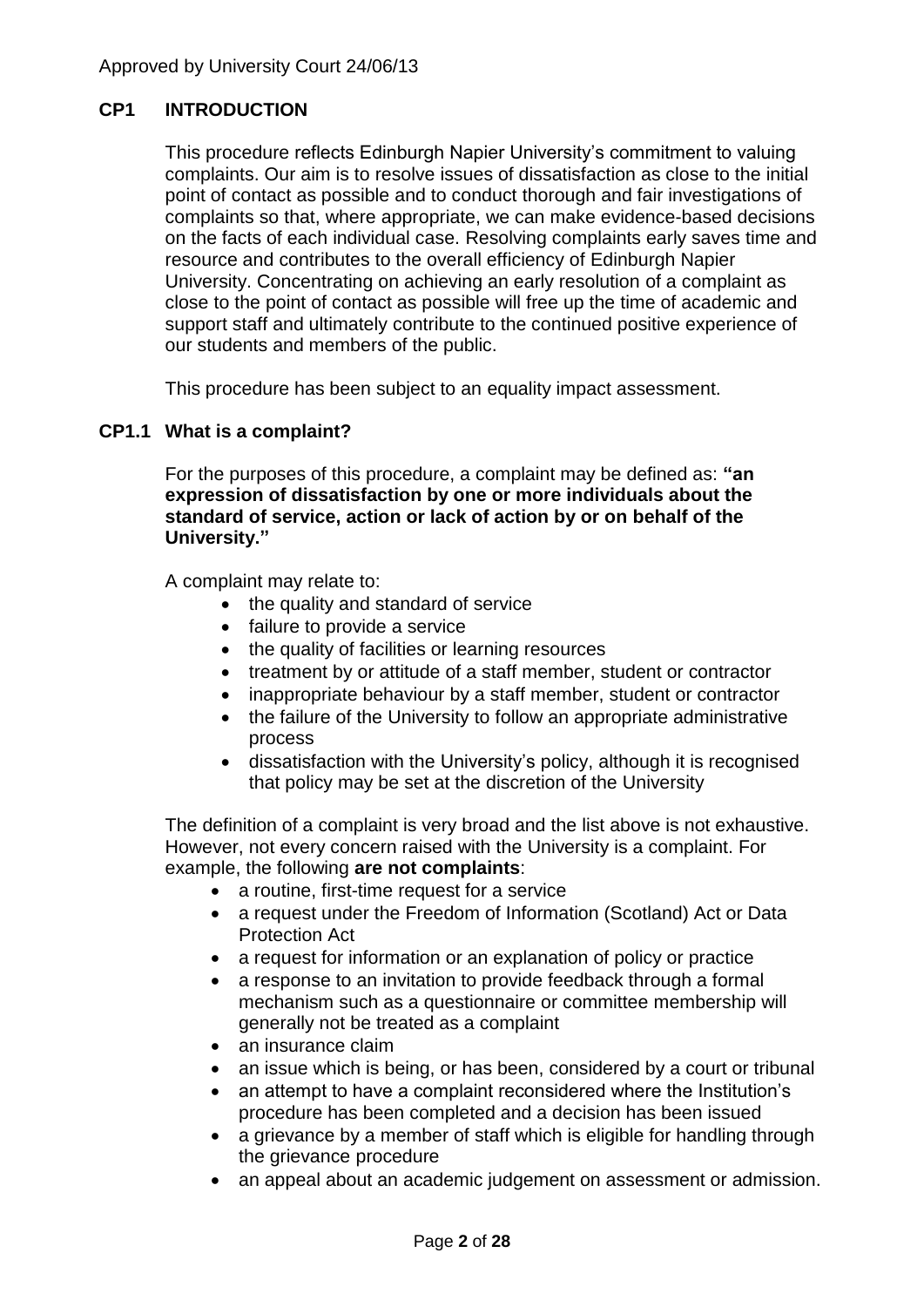These issues will be dealt with under the alternative appropriate processes rather than under the CHP. It should be noted, however, that some situations can involve a combination of issues, some are complaints and others are not, and each case should be assessed on a case by case basis.

Links to other selected University procedures:-

Appeals and Extenuating Circumstances <https://studentportal.napier.ac.uk/sas/appeals/Pages/default.aspx>

Matters relating to non-academic and academic conduct [https://studentportal.napier.ac.uk/sas/Complaints\\_Conduct/Pages/Conduct.aspx](https://studentportal.napier.ac.uk/sas/Complaints_Conduct/Pages/Conduct.aspx)

University Governance (Including Freedom of Information and Data Protection) – <http://staff.napier.ac.uk/services/secretary/governance/Pages/Governance.aspx>

Staff Grievance Procedure <http://staff.napier.ac.uk/services/hr/hrdocuments/Pages/Documents.aspx>

Public Interest Disclosure Policy <http://staff.napier.ac.uk/services/hr/hrdocuments/Pages/Documents.aspx>

### **CP1.2 Who can make a complaint?**

The University's Complaints Handling Procedure covers complaints from anyone who receives, requests or is affected by our services.

This includes, although is not limited to:

- a student's experience during their time (subject to the time limits detailed in section CP1.6) at the University (all referred to as 'students' through the remainder of this document);
- members of the public, where they have a complaint about matters which are (or which were at the time the issue arose) the responsibility of the University; and
- members of the public who are applying for admission to the University and whose complaint does not relate to academic judgement.

The basic processes for investigating complaints are the same for students, members of the public and applicants to the University.

Sometimes individuals may be unable or reluctant to make a complaint on their own. The University will accept complaints brought by third parties, as long as the individual affected has given their personal consent under the requirements of the Data Protection Act 1998. This usually means that the individual affected must give clear written authority for the third party to act on their behalf and state their relationship to the complainant. Complaints made by a third party with the explicit permission of the complainant will be dealt with according to the same timescales.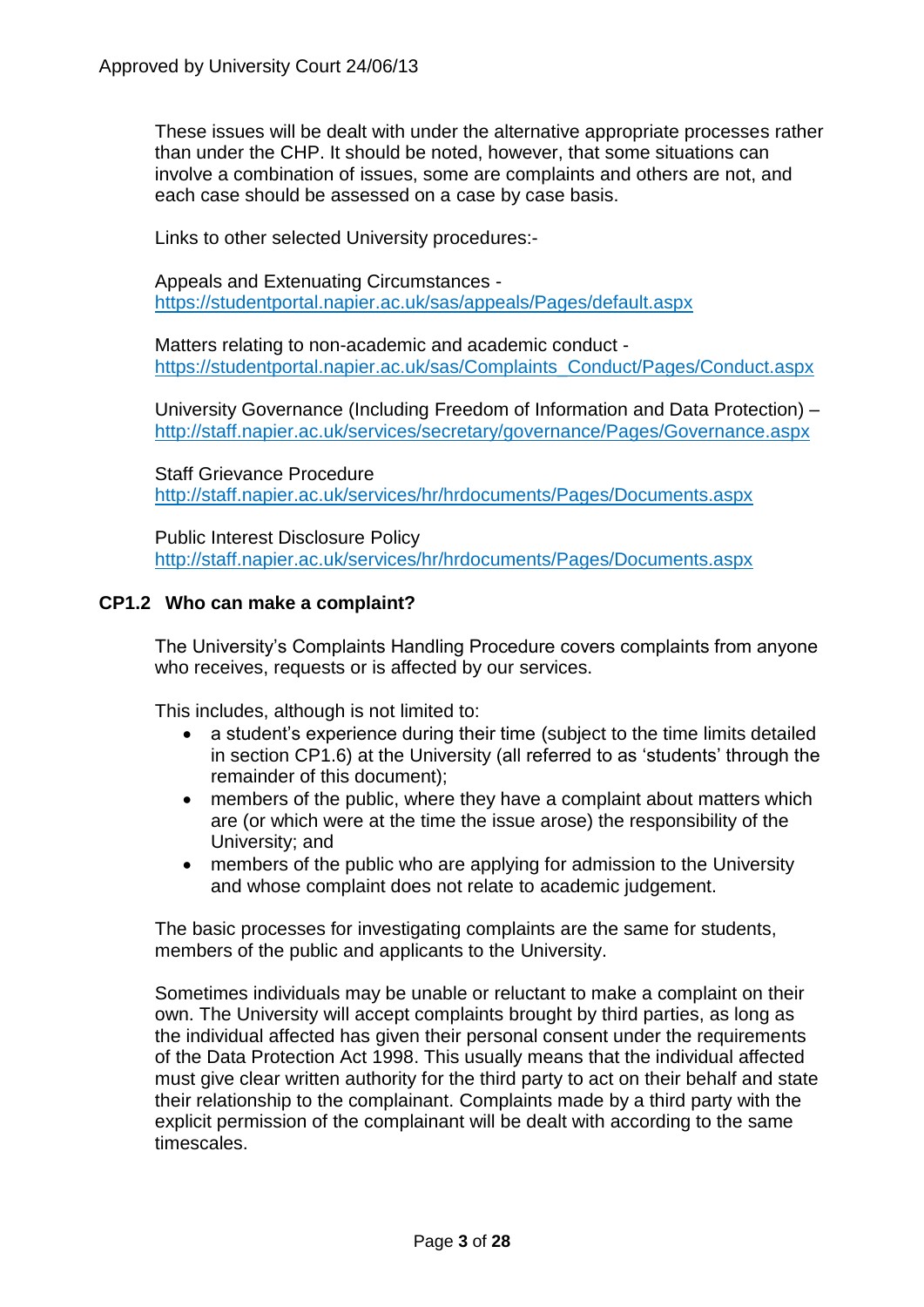### **CP1.3 Anonymous Complaints**

Complaints submitted anonymously will be considered if there is enough information in the complaint to enable the University to make further enquiries. If, however, an anonymous complaint does not provide enough information to enable us to take further action, we may decide not to pursue it further. However, the University may give consideration to the issues raised, and will record the complaint so that corrective action can be taken as appropriate.

Any decision not to pursue an anonymous complaint must be authorised by the University Secretary or his/her nominee. If an anonymous complaint contains serious allegations, it should be referred to the Head of the School or Service concerned immediately for consultation with the University Secretary.

### **CP1.4 Complaints involving more than one Faculty/School/Service**

If a complaint relates to the actions of two or more Faculties, Schools or Services, the staff member receiving the complaint must confer with the other area(s) to decide who will take the lead on the complaint. Coordination may still be required between different areas of the University to ensure that the complaint is fully addressed in a single response. The nature of the complaint may also require parallel procedures to be initiated (such as academic appeal or disciplinary procedures).

### **CP1.5 Complaints involving other organisations or contractors who provide a service on behalf of the University**

If an individual complains to the University about the service of another organisation, but the University has no involvement in the issue, the individual should contact the appropriate organisation directly.

Where a complaint relates to a University service which is carried out on our behalf by another organisation or contractor, the complaint must be handled via this CHP.

### **CP1.6 Time limit for making complaints**

Complaints should be raised with the University as soon as problems arise to enable prompt investigation and swift resolution. This CHP sets a time limit of six months to raise a complaint with the University, starting from when the complainant first became aware of the problem, unless there are special circumstances for requesting consideration of a complaint beyond this time. Beyond the six-month time limit, the University will exercise discretion in the way that the time limit is applied. This will take account of the time limit within which a member of the public can normally ask the SPSO to consider complaints, which is twelve months from when the person first became aware of the issue about which they are complaining.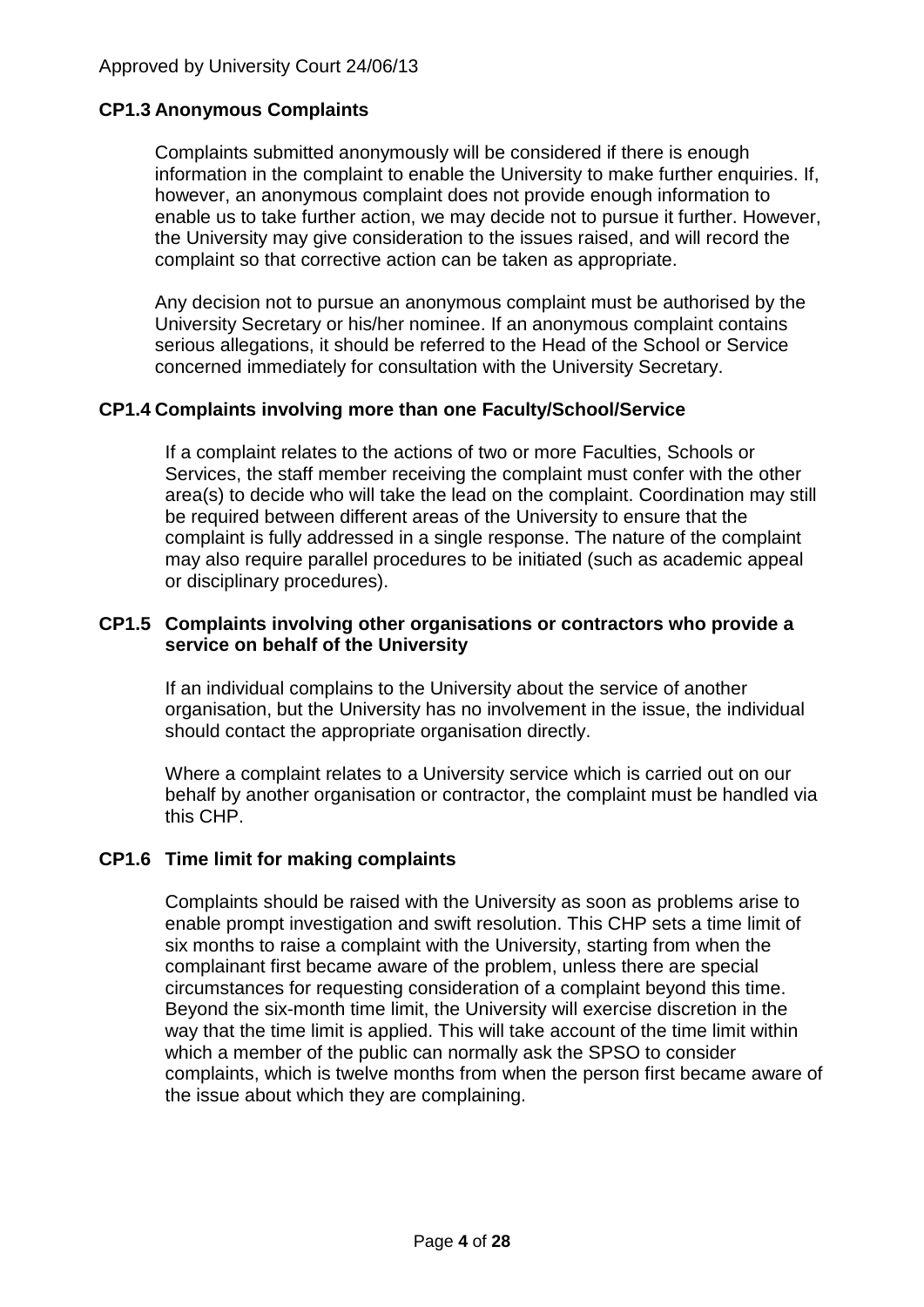## **CP2 THE COMPLAINTS HANDLING PROCESS**

The CHP is intended to provide a quick, simple and streamlined process with a strong focus on early resolution by empowered and well-trained staff. The procedure involves up to two stages:

**1 Frontline resolution** seeks to resolve straightforward complaints swiftly and effectively at the point at which the complaint is made, or as close to that point as possible.

**2 Investigation** is appropriate where a complainant is dissatisfied with the outcome of frontline resolution, or where frontline resolution is not possible or appropriate due to the complexity or seriousness of the case.

### *The Complaints Handling Procedure*



**Note:** For clarity, the term 'frontline resolution' refers to the first stage of the complaints process. It is not intended to reflect any job description within the Institution; rather it refers to the process which seeks to resolve complaints as soon as possible.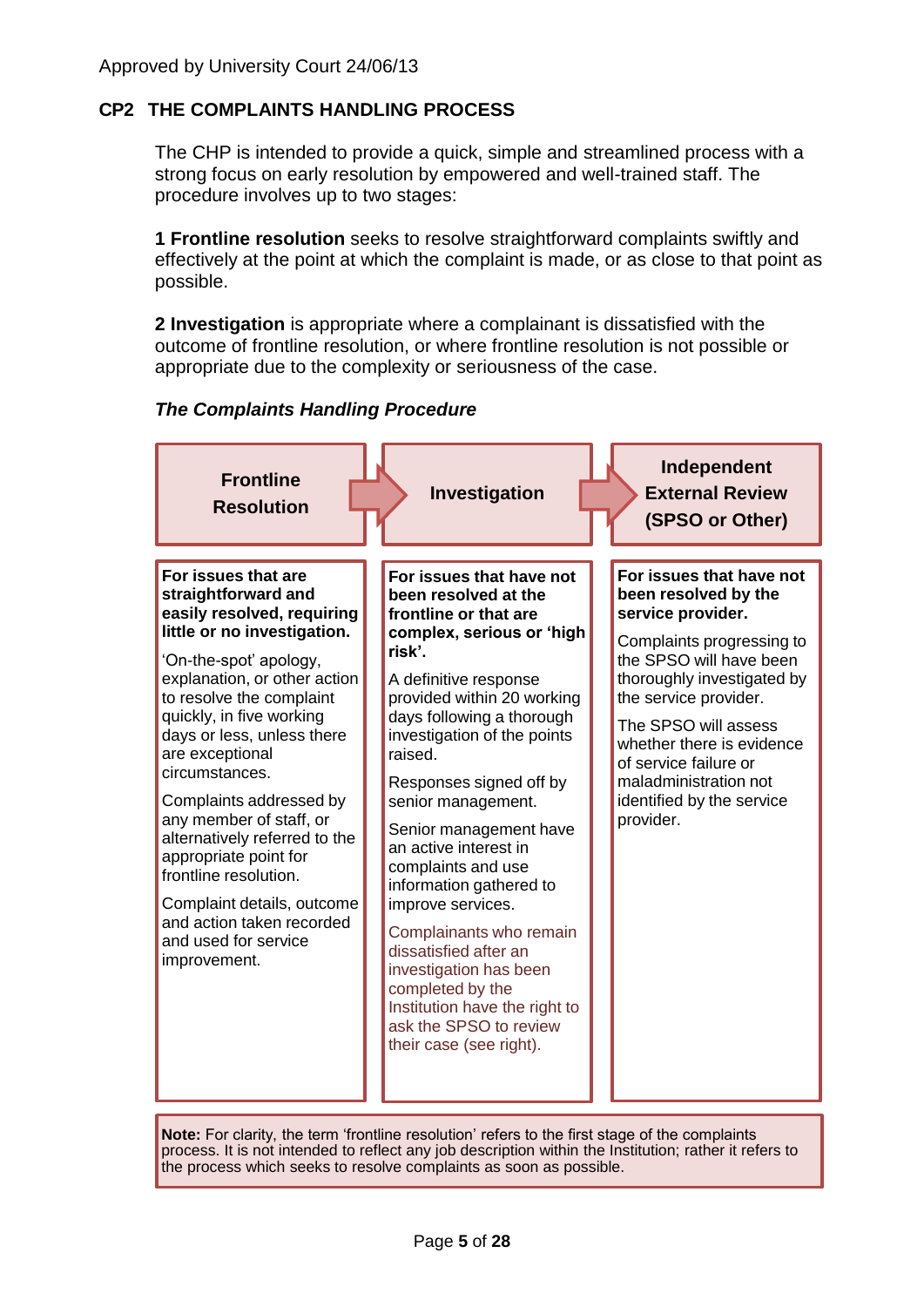### **CP2.1 Stage One: Frontline Resolution – to be completed within 5 working days**

Anyone who has a complaint is encouraged to raise it initially at the point of, or as close to the point of, becoming aware of it as possible and to raise it with the Faculty/School/Service in which the issue arose.

Complaints at this stage may be made face-to-face, by phone, in writing or by email.

The purpose of frontline resolution is to attempt to resolve as quickly as possible complaints which are straightforward and require little or no investigation. Complaints at this stage of the process may be addressed by any relevant member of the University's staff and may be handled by way of a face-to-face discussion with the complainant, or by asking an appropriate member of staff to deal with the complaint.

Members of staff to whom complaints are made will consider some key questions:

- Is this a complaint or should the individual be referred to another procedure?
- What specifically is the complaint (or complaints) about and which area(s) of the University is /are involved?
- What outcome is the complainant hoping for and can it be achieved?
- Is this complaint straightforward and likely to be resolved with little or no investigation?
- Can the complaint be resolved on the spot by providing an apology /explanation /alternative solution?
- Can another member of staff assist in seeking a frontline resolution?
- What assistance can be provided to the complainant in taking this forward?

Resolution may be achieved by providing an on-the-spot explanation of why the issue occurred and/or an apology and, where possible, what will be done to stop this happening in the future.

If responsibility for the issue being complained about lies in the staff member's area of work, every attempt will be made to resolve the problem at source. If responsibility lies elsewhere, the staff member receiving the complaint will liaise with the relevant area rather than simply passing the complainant on to another office.

### **CP2.2 Extension of the five day timeline**

Frontline resolution should normally be completed within 5 working days, though a resolution may be achieved more quickly. In exceptional circumstances a short extension of time may be necessary to increase the possibility of resolving the complaint at the frontline resolution stage (for example, by obtaining information from other areas where no single area of the University is responsible for the issue(s) being complained about). Where an extension is required this must be signed off by an appropriate senior manager. The complainant must be told of the reasons for extending the deadline and advised of the new timescale for resolution. The maximum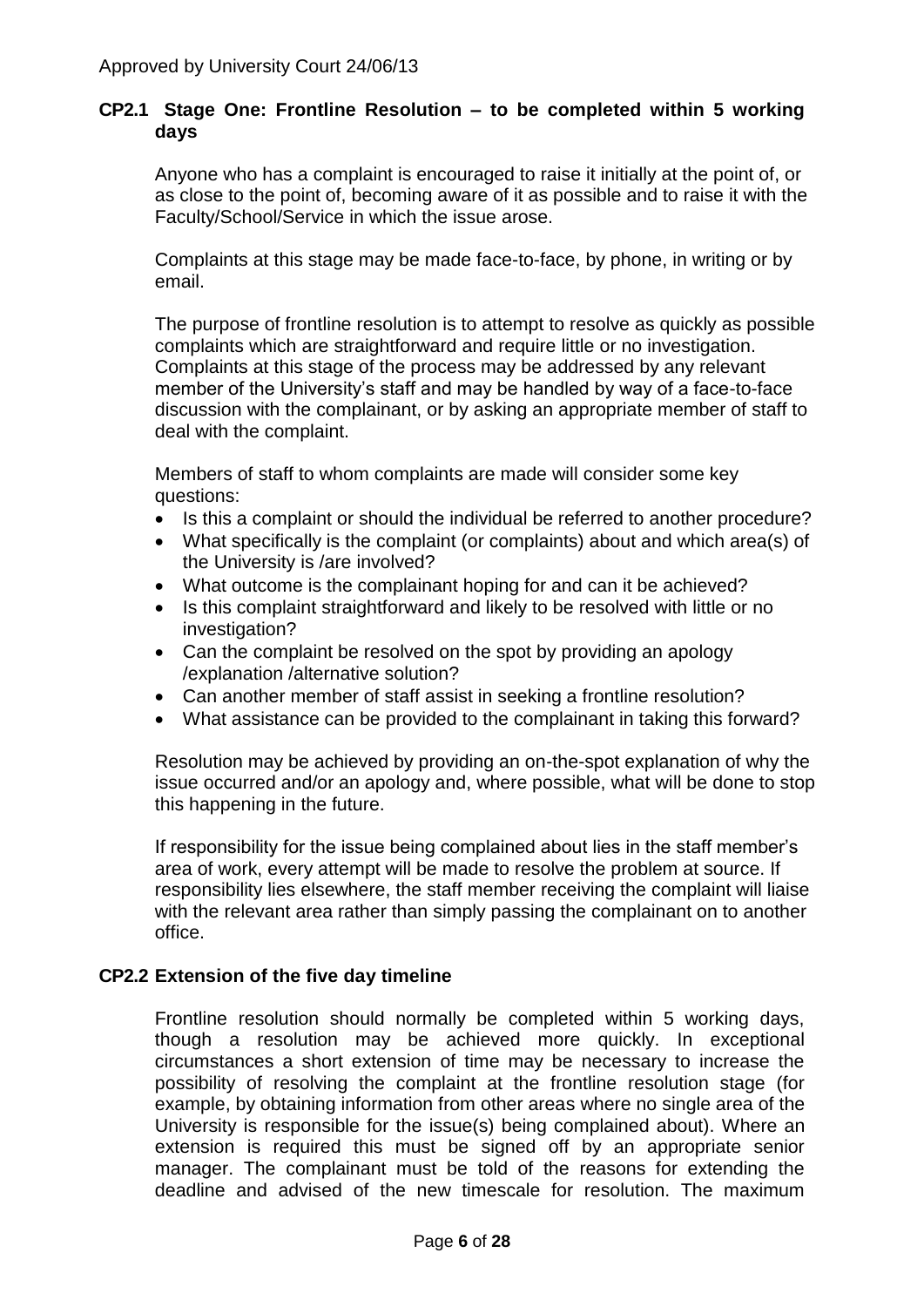extension which can be granted is 5 working days (i.e. not more than 10 working days in total from the date of receipt of the complaint).

### **CP2.3 Closing the complaint at the frontline resolution stage**

The outcome will be communicated to the complainant. This may be face-toface, by phone, in writing or by email. The response to the complainant will address any aspects for which the University is responsible, and explain the reasons for the decision. Once a decision has been issued, the complaint will be recorded, including details of the decision reached. The complaint will then be closed with the complainant being advised that, should they remain dissatisfied, they should refer to section CP2.4 of this document and make contact with the University's Appeals, Complaints and Conduct Officer (ACCO). Preferred contact with the ACCO in the first instance is via email [\(complaints@napier.ac.uk\)](mailto:complaints@napier.ac.uk) with a summary of the complaint and action taken thus far. If it is a complainant's preference to telephone they may call 0131 455 2396.

### **CP2.4 Stage two: Investigation – to be completed within 20 working days**

These complaints may already have been considered at the frontline resolution stage, or they may be complaints identified upon receipt as appropriate for immediate investigation.

A complaint will be moved to the investigation stage when:

- frontline resolution was attempted, but the complainant remains dissatisfied. This may be after the case has been closed following the frontline resolution stage
- the complainant refuses to recognise or engage with the frontline resolution process and is insistent that the issue be addressed by a more senior officer
- the issues raised are complex and will require detailed investigation
- the complaint relates to issues that have been identified by the University as high risk or high profile.

Special attention will be given to identifying complaints considered high risk /high profile, as these may require particular action or may raise critical issues requiring direct input from senior management. Potential high risk /high profile complaints may:

- involve a death or terminal illness
- involve serious service failure, for example major delays in service provision or repeated failures to provide a service
- generate significant and on-going press interest
- pose a serious operational risk to the University
- present issues of a highly sensitive nature.

A person can make a complaint in writing, in person, by telephone, by email or online or by having someone complain on their behalf. Where it is clear that a complaint will be immediately considered at the investigation stage, the complainant may be encouraged to complete the appropriate complaint form CP1 - available at: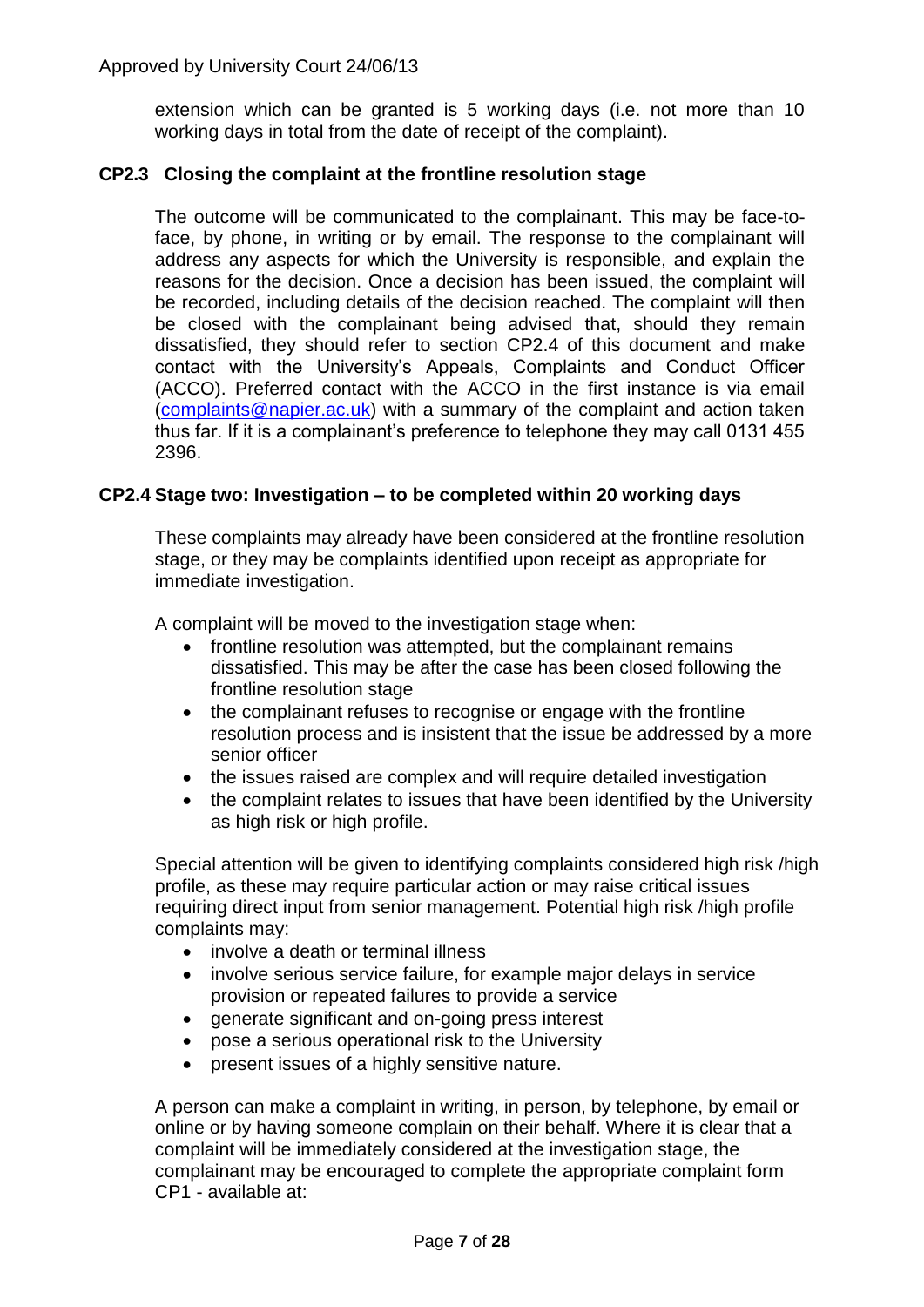### [http://staff.napier.ac.uk/services/sas/AppealsComplaintsConduct/Pages/Complai](http://staff.napier.ac.uk/services/sas/AppealsComplaintsConduct/Pages/Complaints.aspx) [nts.aspx](http://staff.napier.ac.uk/services/sas/AppealsComplaintsConduct/Pages/Complaints.aspx)

to provide full details of the complaint and any relevant documentation. If they choose not to write it down and would prefer to complain in person, the complaint form can be completed with them and a letter to confirm the scope of the complaint issued to them.

The purpose of conducting an investigation is to establish all of the facts relevant to the points made in the complaint and to provide a full, objective and proportionate response to the complainant that represents the Institution's definitive position.

### **CP2.5 What the University will do when it receives a complaint for investigation**

Upon receipt of a complaint for investigation at stage two, the matter should be referred to the ACCO who will encourage the complainant to complete a CP1 form if this has not already been done.

The ACCO will at this stage formally record the complaint and will pass details of the complaint to the relevant Head of Faculty/School/Service to be investigated. The Head of Faculty/School/Service will either investigate personally or nominate a senior colleague to act as Complaints Investigator.

If the complaint directly concerns a Head of Faculty/School/Service, the ACCO will ask an appropriate member of the Senior Managers' Forum to act as Complaint Investigator.

Investigation may involve the Complaint Investigator meeting with/interviewing any individuals/groups he/she deems relevant to the case. This could include the complainant. Should any student raising a complaint be asked to attend such a meeting/interview, he/she will be entitled to the support, representation and accompaniment detailed in section CP5.

Following the conclusion of the investigation, the Complaints Investigator will provide a written response to the ACCO who will formally communicate the findings to the complainant, noting any consequent action the School/Service intends to take.

## **CP2.6 Timelines**

The following deadlines will be used for stage two cases:

- complaints will be acknowledged in writing within 3 working days
- the University will provide a full response to the complaint as soon as possible but not later than 20 working days from the time that the complaint was received for investigation.

### **CP2.7 Extension to the timeline**

Not all investigations will be able to meet this deadline; for example some complaints are so complex that they will require careful consideration and detailed investigation beyond the 20 working days timeline. Where there are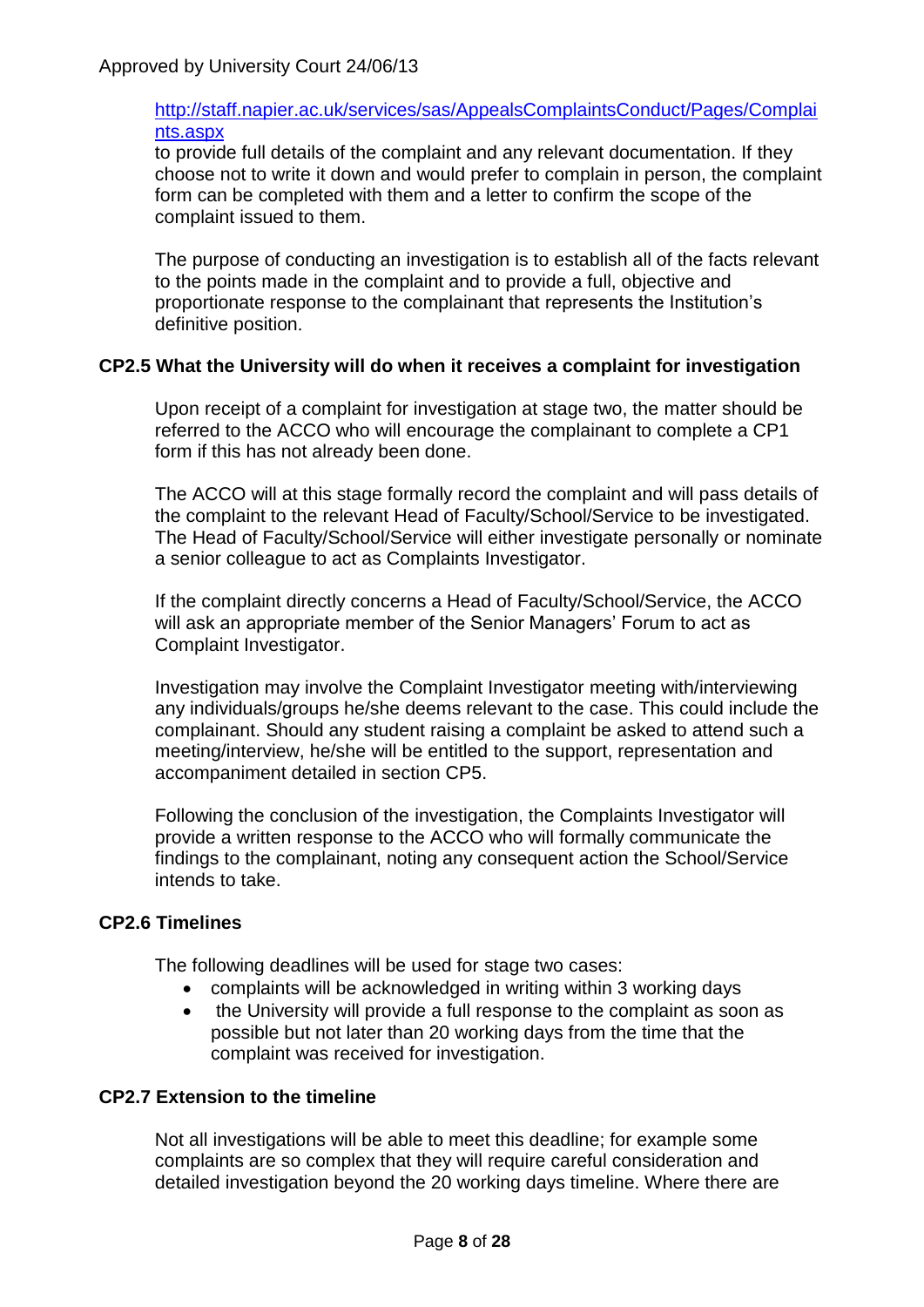clear and justifiable reasons for extending the timescale, senior management will exercise judgement and will set time limits on any extended investigation, with the agreement of the complainant. If the complainant does not agree to an extension but it is unavoidable and reasonable, then senior management must consider and confirm the extension.

In such circumstances, the complainant must be kept updated on the reason for the delay and given a revised timescale for bringing the investigation to a conclusion. It is expected, however, that this will be the exception and that the Institution will always strive to deliver a definitive response to the complaint within 20 working days.

Where an extension has been agreed, this will be recorded appropriately and the proportion of complaints that exceed the 20 working day-limit will be evident from reported statistics.

### **CP2.8 Mediation**

In some circumstances, mediation may be seen as the most suitable way to resolve a complaint. Mediation will only be entered into with the agreement of all parties and is not a mandatory requirement within the Complaints Handling Procedure.

If deemed appropriate, the ACCO can appoint a suitable member of staff to act as Mediator. The Mediator will be independent of the Faculty/School/ Service, which is the subject matter of the complaint. The individual, who is the subject of the complaint, can object to any appointment if good cause can be shown.

The Mediator will hold an informal mediation meeting, within 10 working days of his/her appointment, with the complainant and the individual or Faculty/School/Service representative against whom the complaint is made. The aim of this meeting will be to facilitate a dialogue between the two parties in an attempt to reach a mutually agreed conclusion, with the minimum of distress for all concerned without having to proceed to a formal resolution. Where the complainant is a student, he/she can be accompanied by a member of the University community as detailed in CP5. The Mediator has the discretion to allow the person accompanying the student to the meeting to speak.

If the outcome of mediation is satisfactory to all concerned, the Mediator will issue a report within 10 working days from the date of the final mediation meeting to the ACCO for circulation to the parties concerned. The report will contain agreed proposals for resolution of the complaint and any other recommendations, which the Mediator considers appropriate in the circumstances. The ACCO will ensure that any actions are drawn to the attention of the relevant persons or bodies. If mediation is unsuccessful, the mediator will inform the ACCO and detail the reasons why it was unsuccessful.

### **CP2.9 Closing the complaint at the investigation stage**

The outcome of the investigation will be communicated to the complainant in writing. The decision, and details of how and when it was communicated to the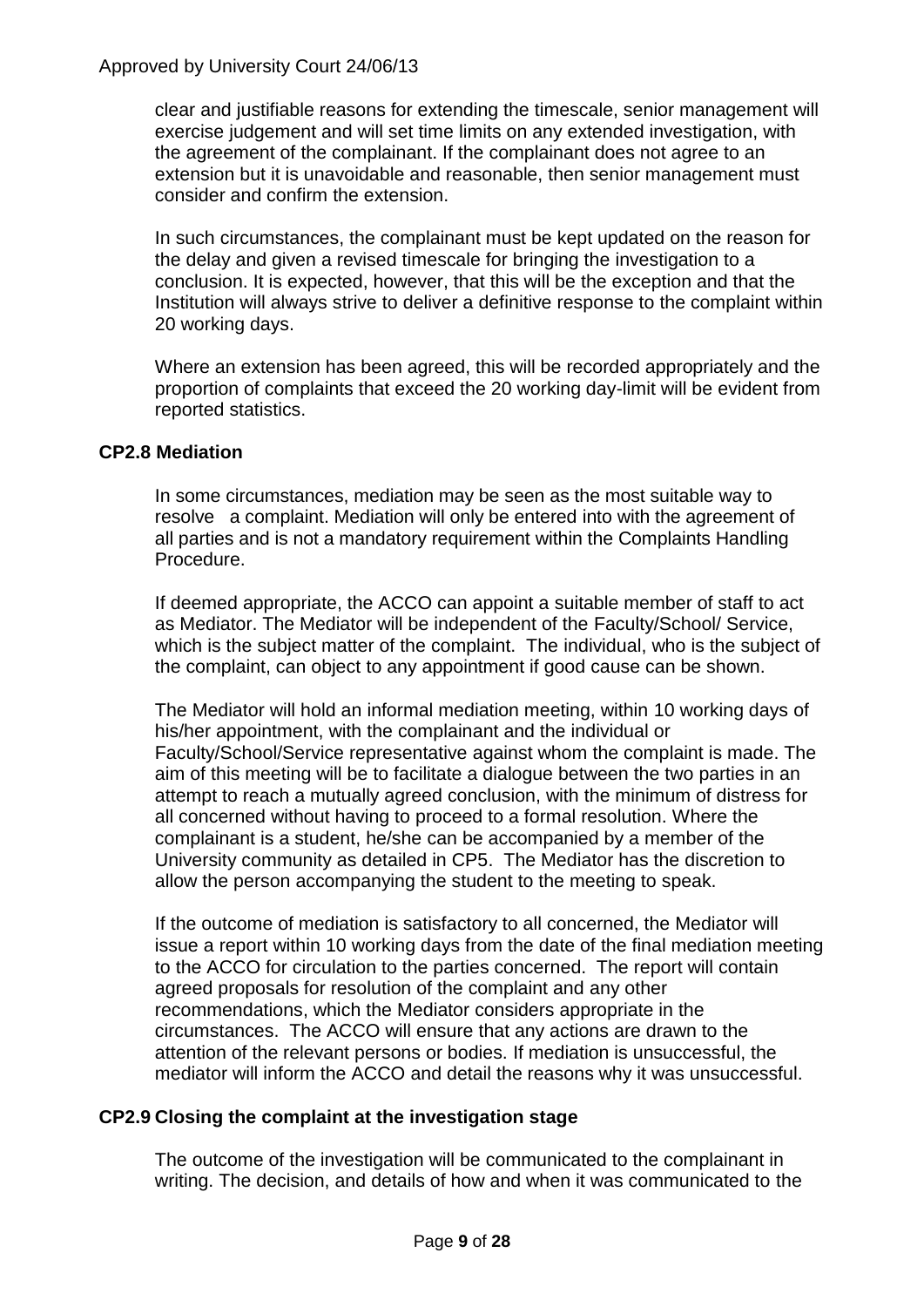complainant, must be recorded on the system for recording complaints. The decision will also advise the complainant about:

- their right to ask the Scottish Public Services Ombudsman (SPSO) to review the complaint
- the time limit for doing so
- how to contact the SPSO

### **CP2.10 Independent external review (SPSO)**

Once the investigation stage has been completed, the complainant is entitled to ask the SPSO to look at their complaint. The SPSO considers complaints from people who remain dissatisfied at the conclusion of the University's CHP. The SPSO looks at issues such as service failure and maladministration (administrative fault) as well as the way the University has handled the complaint. The SPSO will not consider complaints that concern the exercise of academic judgement.

### **CP2.11 Information about the SPSO**

The Scottish Public Services Ombudsman (SPSO) is the final stage for complaints about public services in Scotland. This includes complaints about Scottish universities. If you remain dissatisfied with a university or co-operative after its complaints process, you can ask the SPSO to look at your complaint. The SPSO cannot normally look at complaints:

- where you have not gone all the way through the university's complaints handling procedure
- more than 12 months after you became aware of the matter you want to complain about, or
- that have been or are being considered in court.

The SPSO's contact details are:

**SPSO SPSO 4 Melville Street Freepost EH641 Edinburgh Edinburgh EH3 7NS** 

Freephone **0800 377 7330** Online contact **www.spso.org.uk/contact-us** Website **www.spso.org.uk** Mobile site: **[http://m.spso.org.uk](http://m.spso.org.uk/)**

### **CP3 GOVERNANCE OF THE COMPLAINTS HANDLING PROCEDURE**

### **CP3.1 Roles and Responsibilities**

All staff will be aware of:

- $\bullet$  the CHP
- how to handle and record complaints at the frontline resolution stage
- who they can refer a complaint to if they are unable to handle the matter personally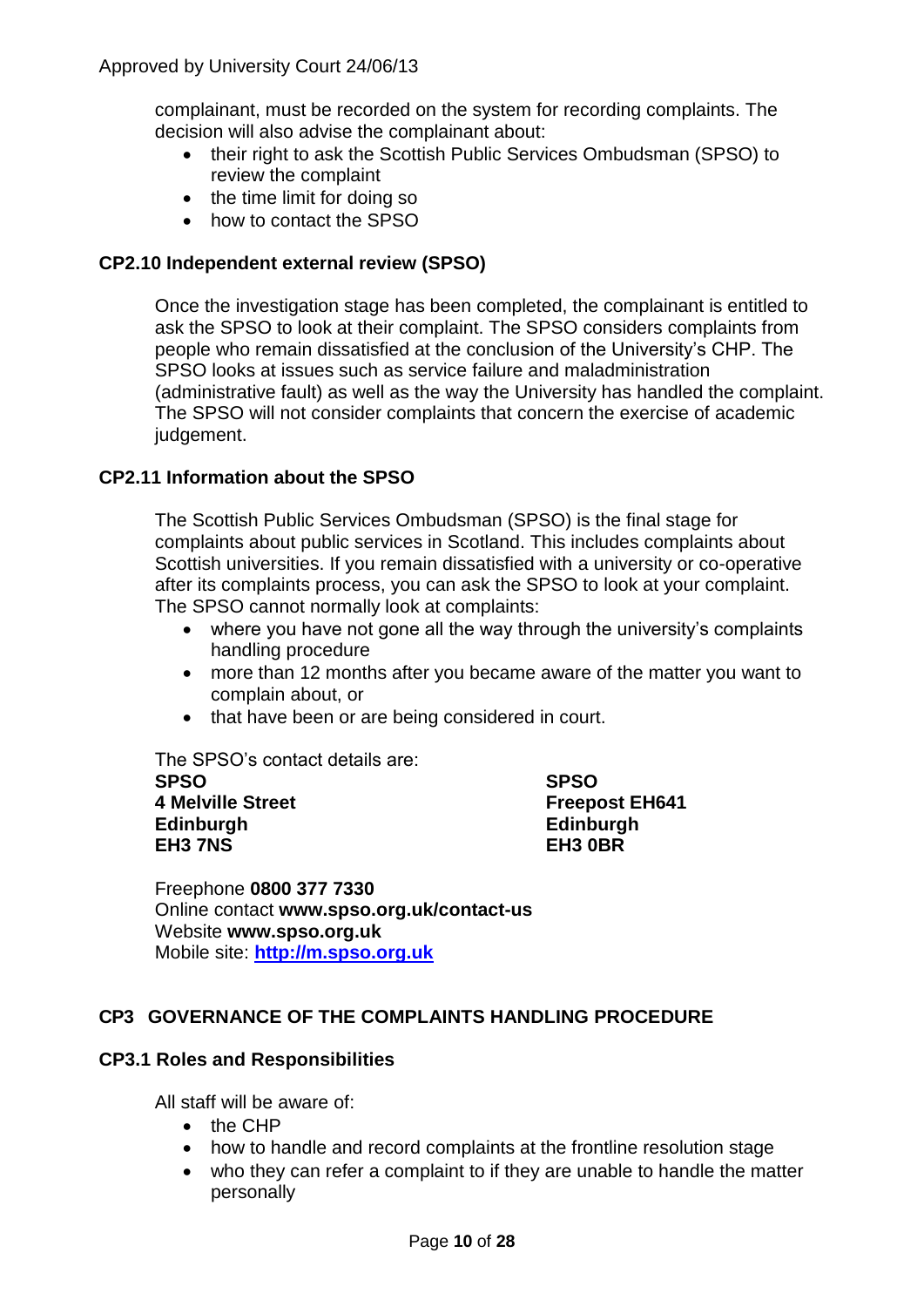• the need to try and resolve complaints early and as locally (within their department) as possible

and

• their clear authority to attempt to resolve any complaints they may be called upon to deal with.

Senior management will ensure that:

- the University's final position on a complaint investigation is signed off by an appropriate senior member of staff in order to provide assurance that this is the definitive response of the University and that the complainant's concerns have been taken seriously
- it maintains overall responsibility and accountability for the management and governance of complaints handling within the University
- it has an active role in, and understanding of, the CHP (although not necessarily involved in the decision making process of complaints handling)
- mechanisms are in place to ensure a consistent approach to the way complaints handling information is managed, monitored, reviewed and reported at all levels in the Institution, and
- complaints information is used to improve services, and this is evident from regular publications.

**The Principal:** provides leadership and direction to the University. This includes ensuring that there is an effective CHP with a robust investigation process which demonstrates that organisational learning is in place. The Principal and the members of his/her Executive Group receive regular reports on complaints received by the University and how they have been processed, including the outcomes of the complaints. He/she ensures that complaints are used to identify service improvements, and that these improvements are implemented, and learning fed back to the wider organisation as appropriate.

**Principal's Executive Group Members/Heads of School/Service:** May be involved in the investigation. As a senior member of staff they may be responsible for preparing and signing response letters to complainants and therefore must be satisfied that the investigation is complete and that their response addresses all aspects of the complaint.

**Complaints Investigators:** Complaints Investigators are suitably trained and experienced staff members who are given responsibility for the conduct of the complaints investigation and are involved in the investigation and the coordination of all aspects of the response to the complainant. This may include preparing a comprehensive written report, including details of any recommended procedural changes to service delivery. Complaints Investigators have a clear remit to investigate effectively and reach robust decisions on more complex complaints.

**All staff:** A complaint may be made to any member of staff. All staff must, therefore, be aware of the CHP and how to handle and record complaints at the frontline resolution stage. They should also be aware of whom to refer a complaint to, in case they are not able to personally handle the matter. We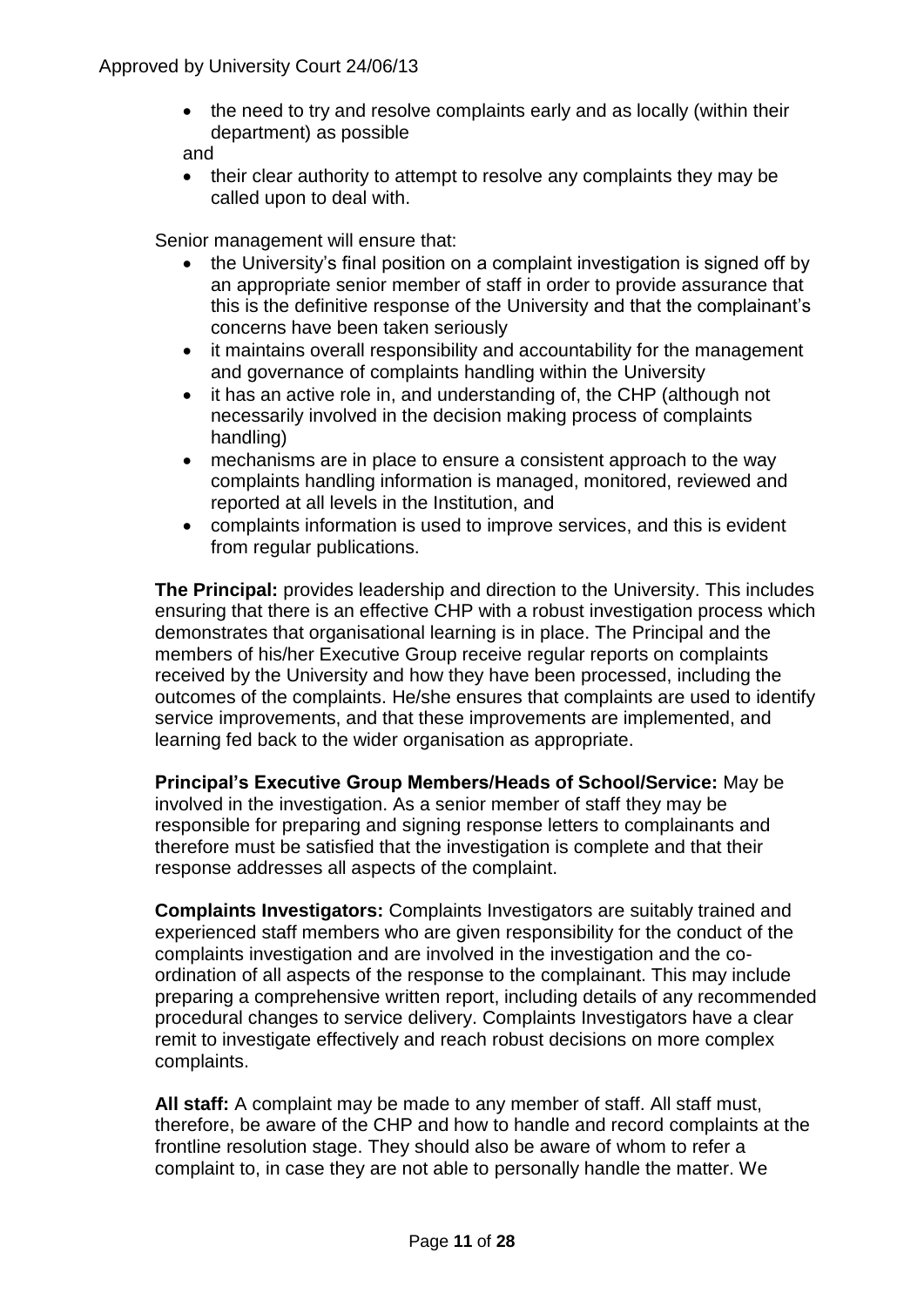encourage all staff to try to resolve complaints early, as close to the point of service delivery as possible, and quickly to prevent escalation.

**Appeals, Complaints and Conduct Officer (ACCO):** The ACCO oversees coordination and operation of the Complaints Handling Procedure and provides students, staff and other relevant parties' procedural information and advice in an orderly, structured way within requested timescales. When liaising with the SPSO, the ACCO provides comments on factual accuracy on behalf of the University in response to SPSO reports, confirming recommendations have been implemented, and providing evidence to verify this.

### **CP3.2 Complaints about senior staff**

Complaint investigations concerning senior staff should be undertaken in line with the levels of authority found in the Appeals Hearing section of the Staff Grievance Procedure which can be found at:

[http://staff.napier.ac.uk/services/hr/hrdocuments/Pages/Documents.aspx.](http://staff.napier.ac.uk/services/hr/hrdocuments/Pages/Documents.aspx) Any complaint directly concerning the Principal will be referred to the Chair of the University Court.

## **CP4 RECORDING, REPORTING, PUBLICISING AND LEARNING**

Valuable feedback is obtained through complaints. One of the objectives of the CHP is to identify opportunities to improve provision of services across the University.

Staff must record all complaints so that we can use the complaints data for analysis and management reporting. By recording and using complaints information in this way, the causes of complaints can be identified, addressed and, where appropriate, training opportunities can be identified and improvements introduced.

## **CP4.1 Recording Complaints**

To collect suitable data, it is essential that all complaints are recorded in sufficient detail.

The minimum requirements are as follows:

- name and contact details of the complainant and student matriculation number (if applicable)
- date of receipt of the complaint
- how the complaint was received
- category of complaint
- staff member responsible for handling the complaint
- department to which the complaint relates
- action taken and outcome at frontline resolution stage
- date the complaint was closed at the frontline resolution stage
- date the investigation stage was initiated (if applicable)
- action taken and outcome at investigation stage (if applicable)
- date the complaint was closed at the investigation stage (if applicable)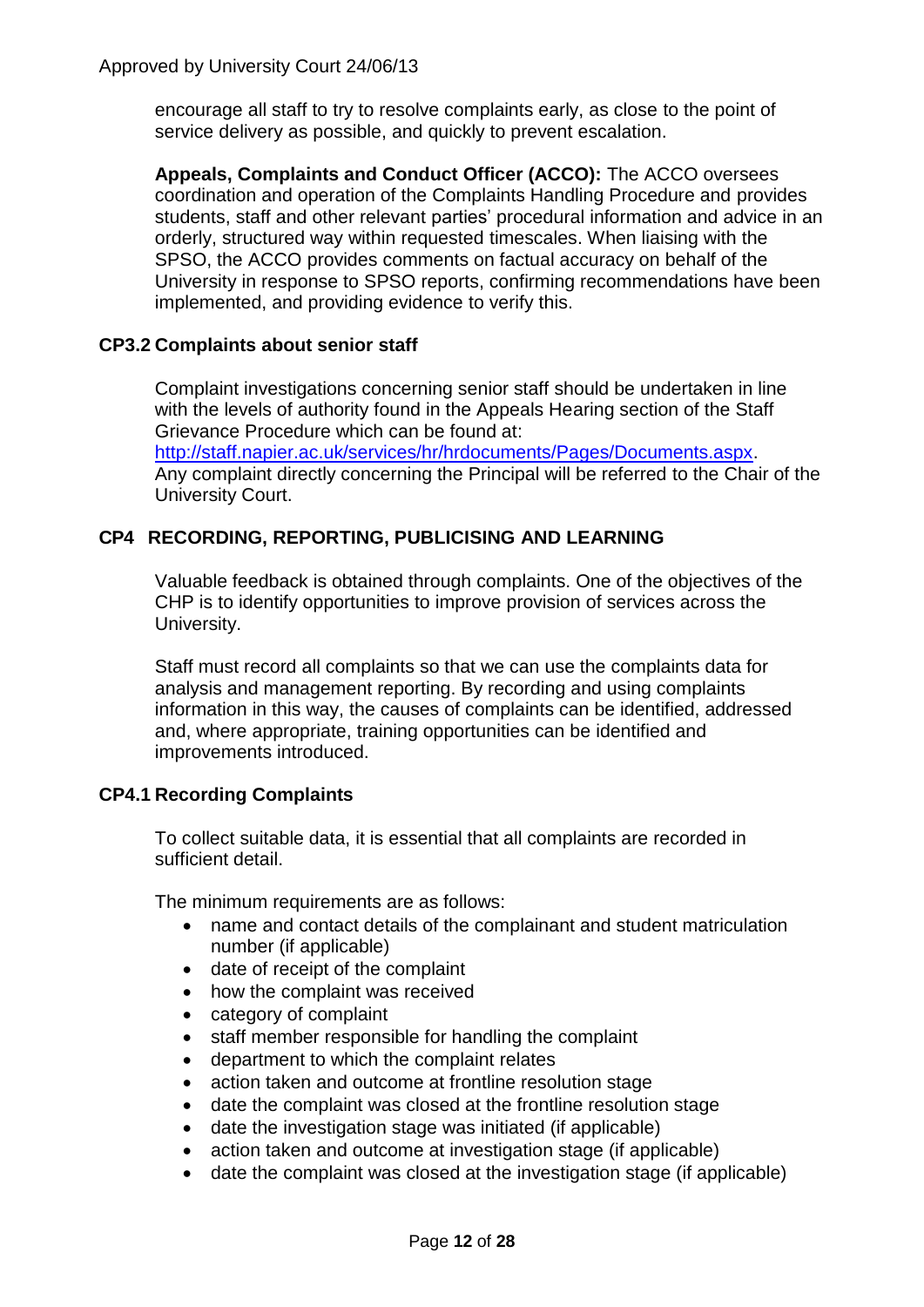- underlying cause and remedial action taken (if applicable)
- response times at each stage

The University has structured systems for recording complaints, their outcomes and any resulting action so that the complaint data can be used for internal reporting as indicated below.

## **CP4.2 Reporting Complaints**

The University has a system for the internal reporting of complaints information. Regularly reporting the analysis of complaints information helps to inform management of where improvements are required. Information reported internally will include:

- performance statistics, detailing complaints volumes, types and key performance information, for example on time taken and stage at which complaints were resolved
- the trends and outcomes of complaints and the actions taken in response including examples to demonstrate how complaints have helped improve services.

This information will be reported at least quarterly to senior management and at least annually to the governing body (Court).

### **CP4.3 Publicising complaints performance information**

The University will publish on a quarterly basis a summary of complaints outcomes, trends and actions taken to improve services, with a focus on case studies and examples of how complaints have helped improve services. This may also include positive feedback from students and members of the public. This demonstrates the University's approach to improving services on the basis of complaints and shows that complaints can influence our services. It also helps ensure transparency in our complaints handling service and will help to demonstrate to our students and members of the public that we value their complaints.

The University will report on complaints handling performance annually in line with SPSO requirements. This includes performance statistics showing the volume and type of complaints and key performance details, for example on the time taken and the stage at which complaints were resolved.

### **CP4.4 Learning from complaints**

The Complaints Investigator will always satisfy themselves that all parties involved understand the findings or recommendations of the investigation and any decisions made. Senior management will ensure that the University has procedures in place to act on issues that are identified. These procedures facilitate:

- using complaints data to identify the root cause of complaints
- taking action to reduce the chance of this happening again
- recording the details of corrective action in the complaints file
- systematically reviewing complaints performance reports to improve performance.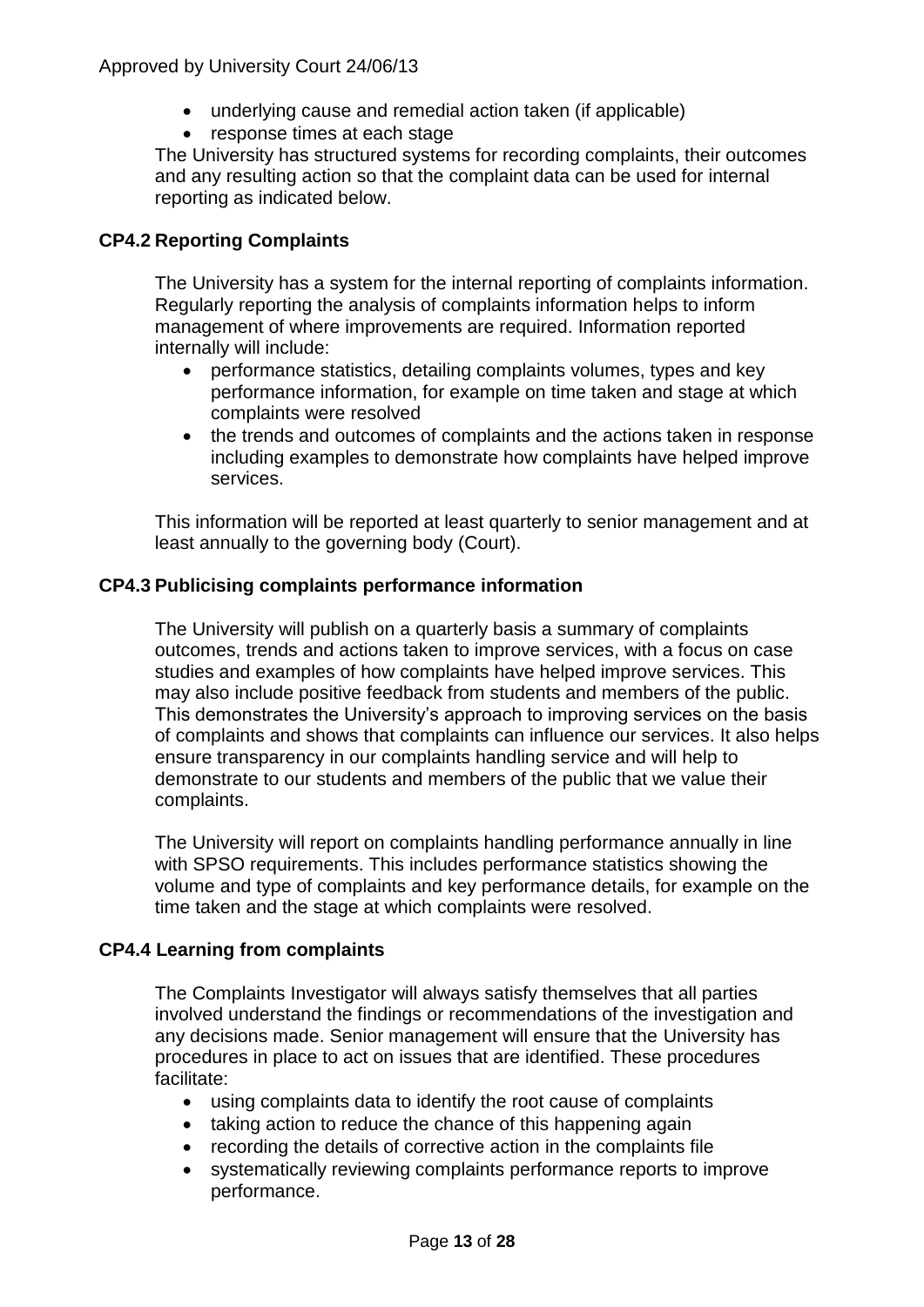The analysis of management reports detailing complaints performance will help to ensure that any trends or wider issues which may not be obvious from individual complaints are quickly identified and addressed. Where the Institution identifies the need for service improvement:

- a member of the Senior Managers Forum will be designated the 'owner' of the issue, with responsibility for ensuring that any identified action is taken
- a target date will be set for the action to be implemented, and followed up on to ensure delivery within this timescale
- where appropriate, performance in the service area will be monitored to ensure that the issue has been resolved.

### **CP4.5 Maintaining confidentiality**

Confidentiality is an important factor in conducting complaints investigations. The University will always have regard to any legislative requirements; for example, data protection legislation and also internal policies on confidentiality and the use of complainant information. Complaints will be handled with an appropriate level of confidentiality and information released only to those who need it for the purposes of investigating or responding to the complaint. No third party will be told any more about the investigation than is strictly necessary in order to obtain the information required from them.

The University expects that all parties will respect the confidentiality of the process. Any individual about whom a complaint is made will have the right to be informed of the fact and the nature of the complaint by the University Appeals, Complaints & Conduct Officer (ACCO).

When gathering evidence as part of an investigation, due regard will be given to information that may be confidential, sensitive, restricted or covered by data protection legislation. Subject to those considerations and unless expressly requested or otherwise agreed, any documentation submitted by the complainant or their appointed representative in relation to a complaint will form part of the complaint file and be shared appropriately with relevant parties.

Sensitive data, such as medical evidence, will not be disclosed without the explicit written consent of the person to whom the data relates.

Where a complaint has been raised against a student or member of staff and has been upheld, the complainant will be advised of this. However, it would not be appropriate to share specific details affecting specific students or staff members, particularly where disciplinary action is taken.

### **CP4.6 Managing unacceptable behaviour**

It is recognised that people may act out of character in times of trouble or distress. The circumstances leading to a complaint may result in the complainant acting in an unacceptable way. Complainants who display difficult behaviour may still have a legitimate grievance, and the University will therefore treat all complaints seriously and assess them properly.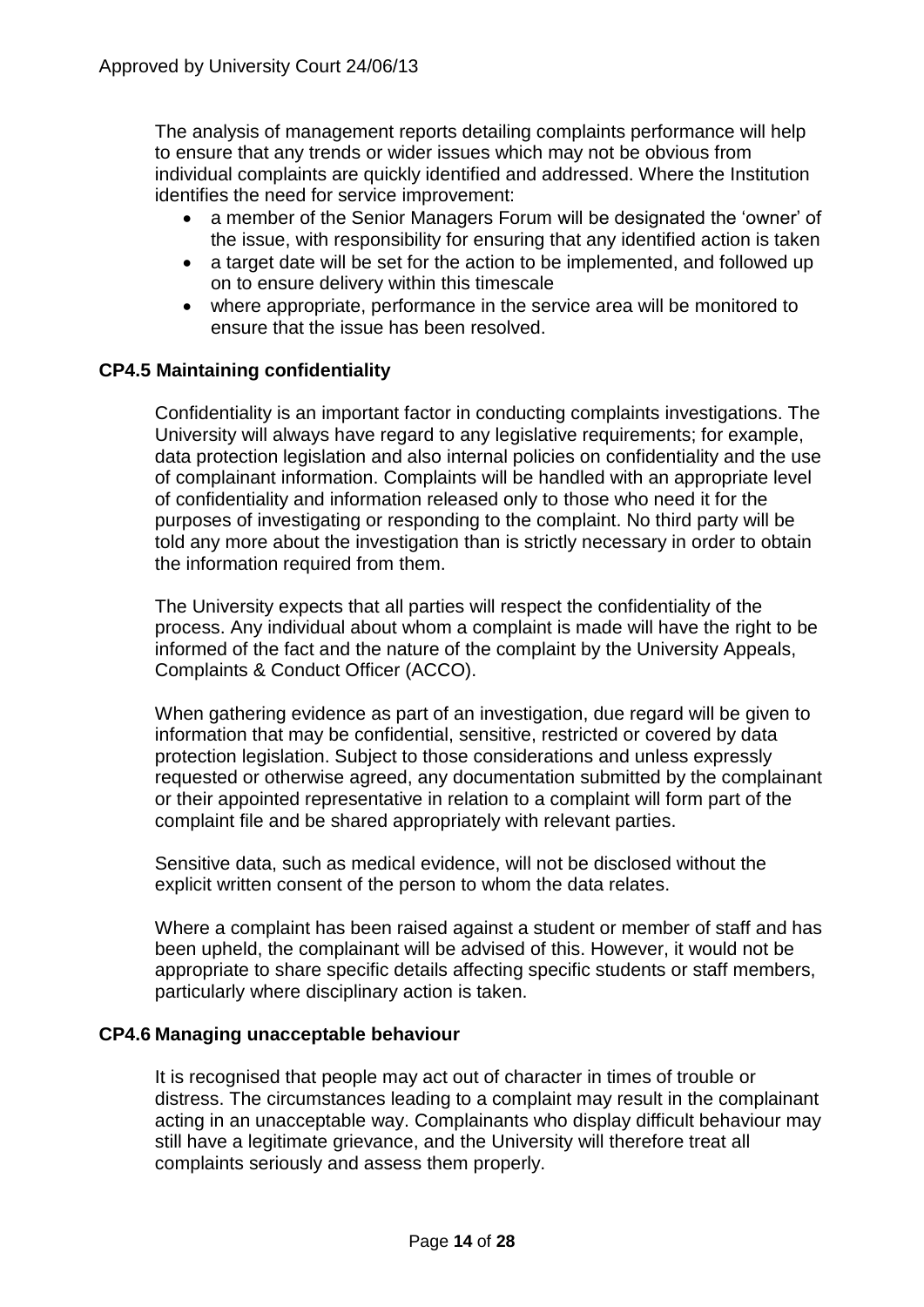Approved by University Court 24/06/13

However, the actions of Complainants who are angry, demanding or persistent may result in unreasonable demands on time and resources or unacceptable behaviour towards the University's staff. The University's "*Unreasonable Complainant Behaviour Policy*" (appendix 3) details how the University will manage such behaviour. Where the complaint has been made by a matriculated student or member of University staff, and is considered unreasonable behaviour in terms of the Policy referred to above, the University will reserve the right to invoke Student or Staff Disciplinary Regulations where applicable.

## **CP5 SUPPORTING THE COMPLAINANT**

Anyone who receives, requests or is directly affected by the services the University provides has the right to access the University's CHP. Complainants who do not have English as a first language may need help with interpretation and translation services. Other complainants may have specific needs which the University will seek to address to ensure easy access to the CHP by making reasonable adjustments to help the complainant. There are a number of support services available which can provide helpful support to those who wish to pursue a complaint with the University.

### **CP5.1 Guidance and support available**

For general advice on any aspect of making a complaint, complainants are advised to contact the Appeals, Complaints and Conduct Officer (ACCO). Assistance is also available for students with additional support needs. This includes, upon request, support for students where English is not their first language

Guidance and support can be provided via email, telephone or by making an appointment with the ACCO. The ACCO can be contacted via email at [complaints@napier.ac.uk](mailto:complaints@napier.ac.uk) or telephone on 0131-455-2396.

Students will also be encouraged to seek advice and support from staff within the Napier Students' Association Independent Student Advice Service (ISAS). Any student who makes a complaint or against whom a complaint is made is entitled to be accompanied by a member of the University community\* to any meetings/interviews in connection with the investigation of the complaint. Students may seek representation from the Napier Students' Association (NSA), the Independent Student Advice Service (ISAS)\*\*, or may choose to be accompanied by a member of the University community\*.

*\*For the purposes of this procedure, the University community is defined as being a fellow, current, Edinburgh Napier University student, a member of University staff or a NSA/ISAS representative.* 

#### *\*\*ISAS can be contacted on 0131-229-8791 or by emailing [isas@napier.ac.uk.](mailto:isas@napier.ac.uk)*

All stages of the University's Complaint Handling Procedure are internal proceedings and are sub- judicial. Any person representing or accompanying the complainant or the person against whom a complaint has been made is expected to observe this tenet.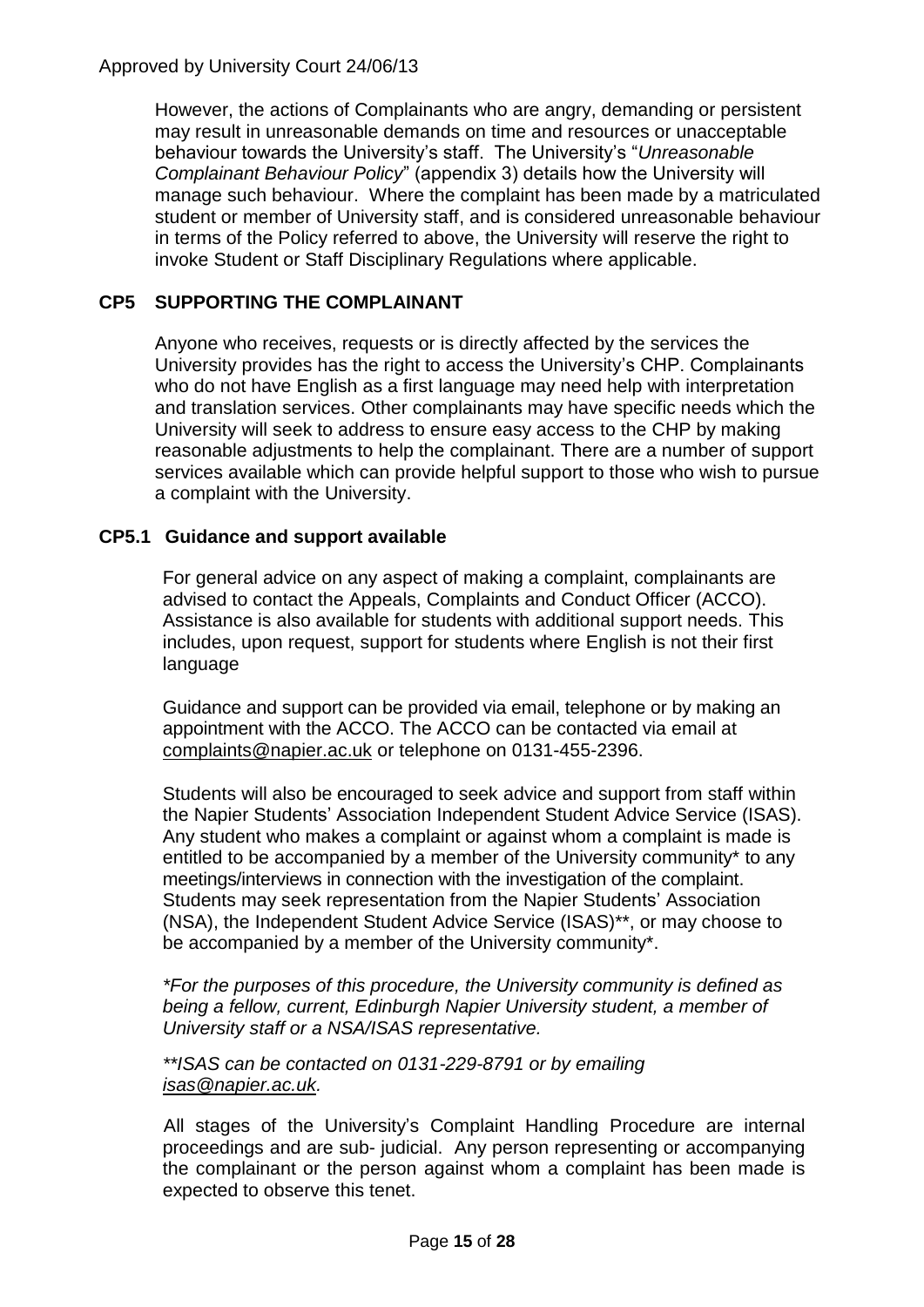## **The Complaints Handling Procedure**



#### **At least quarterly**

- ensure ALL complaints are recorded
- report performance and analysis of outcomes to senior management
- make changes to service delivery where appropriate
- publicise complaints information externally
- publicise service improvements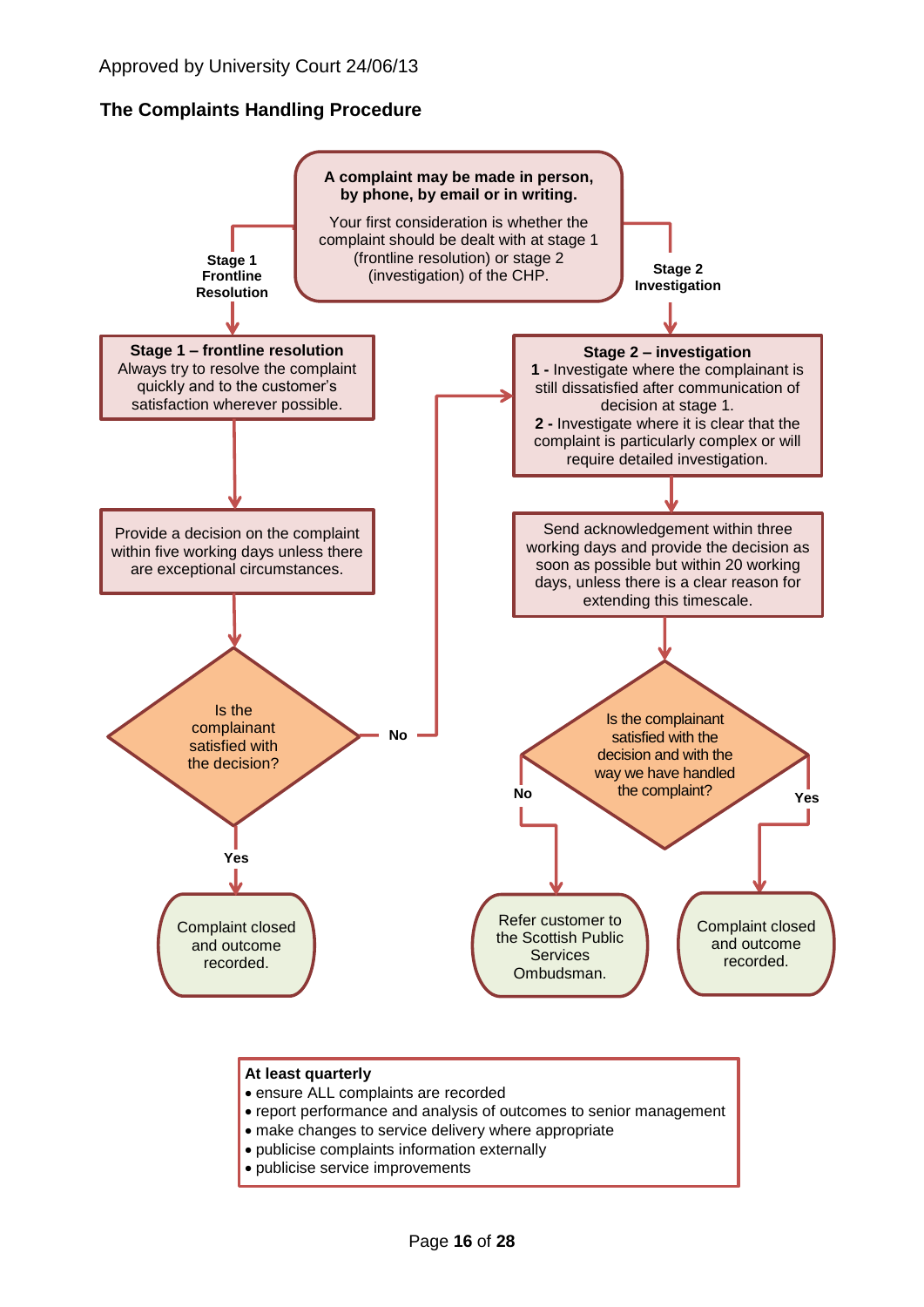

## **Appendix 1**

## **COMPLAINT FORM CP1**

| Name                                                                                                                                                                                                   | <b>Matriculation Number</b>  |  |  |  |  |
|--------------------------------------------------------------------------------------------------------------------------------------------------------------------------------------------------------|------------------------------|--|--|--|--|
|                                                                                                                                                                                                        |                              |  |  |  |  |
|                                                                                                                                                                                                        |                              |  |  |  |  |
|                                                                                                                                                                                                        | Phone No. __________________ |  |  |  |  |
|                                                                                                                                                                                                        |                              |  |  |  |  |
| Faculty: _________________________________                                                                                                                                                             |                              |  |  |  |  |
|                                                                                                                                                                                                        |                              |  |  |  |  |
|                                                                                                                                                                                                        |                              |  |  |  |  |
| <b>COMPLAINT DETAILS:</b> Please summarise the details of your complaint, give the date(s)<br>of the occasion(s) giving rise to it and attach any evidence that you have to support your<br>complaint: |                              |  |  |  |  |
|                                                                                                                                                                                                        |                              |  |  |  |  |
|                                                                                                                                                                                                        |                              |  |  |  |  |
|                                                                                                                                                                                                        |                              |  |  |  |  |
|                                                                                                                                                                                                        |                              |  |  |  |  |
|                                                                                                                                                                                                        |                              |  |  |  |  |
|                                                                                                                                                                                                        |                              |  |  |  |  |
|                                                                                                                                                                                                        |                              |  |  |  |  |
|                                                                                                                                                                                                        |                              |  |  |  |  |
|                                                                                                                                                                                                        |                              |  |  |  |  |
|                                                                                                                                                                                                        |                              |  |  |  |  |
|                                                                                                                                                                                                        |                              |  |  |  |  |
|                                                                                                                                                                                                        |                              |  |  |  |  |
|                                                                                                                                                                                                        |                              |  |  |  |  |
|                                                                                                                                                                                                        |                              |  |  |  |  |
|                                                                                                                                                                                                        |                              |  |  |  |  |
|                                                                                                                                                                                                        |                              |  |  |  |  |
|                                                                                                                                                                                                        |                              |  |  |  |  |
| Please give details of any matter under the Equality Act 2010 you may wish to raise e.g.<br>disability, ethnicity or gender:                                                                           |                              |  |  |  |  |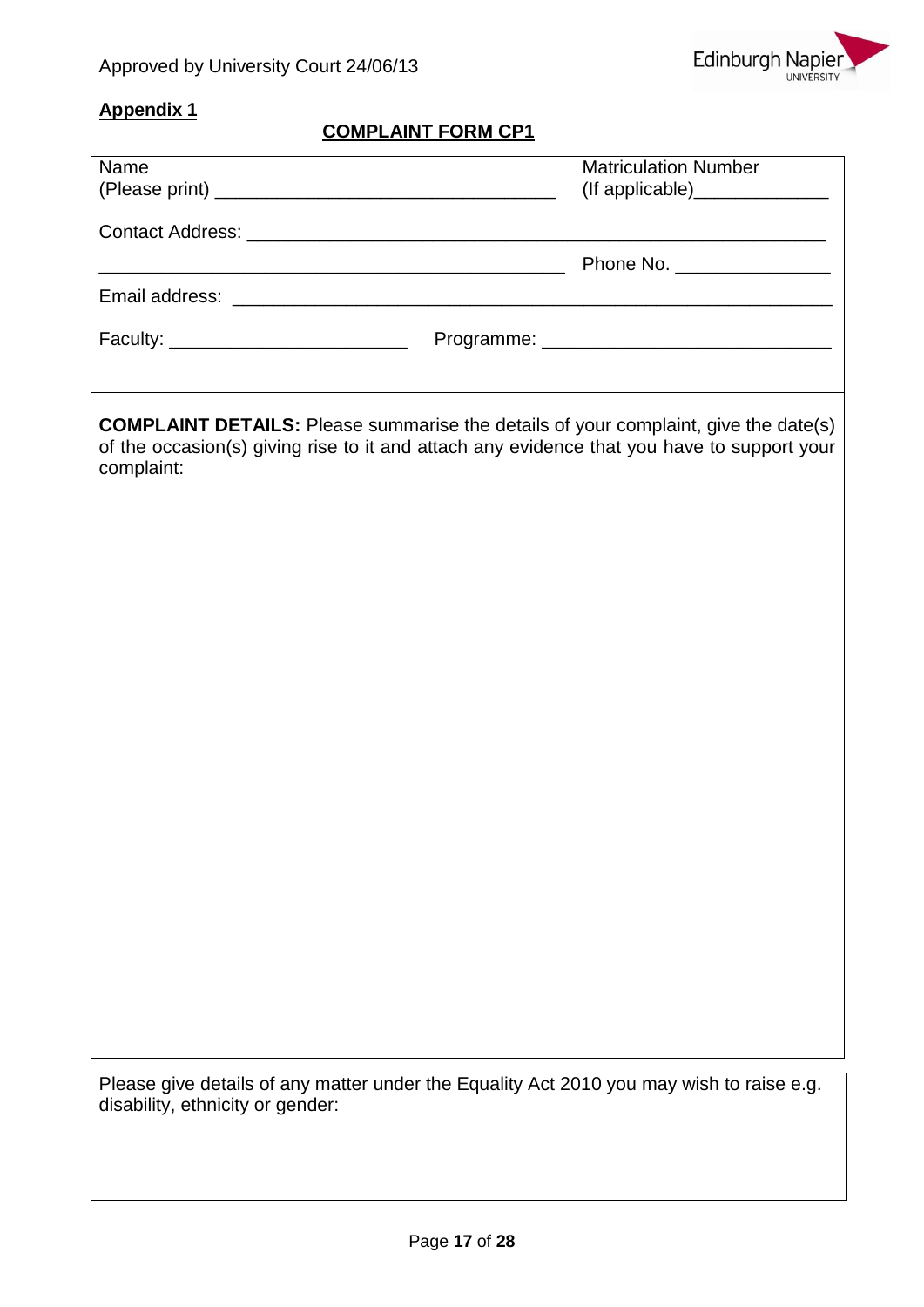| <b>INFORMAL RESOLUTION:</b> Please give details of the steps you have taken so far to      |  |  |  |  |  |  |
|--------------------------------------------------------------------------------------------|--|--|--|--|--|--|
| informally resolve your complaint and include the details of individuals contacted and the |  |  |  |  |  |  |
| dates of any meeting(s)                                                                    |  |  |  |  |  |  |

| WHO ELSE HAVE YOU TALKED TO ABOUT YOUR COMPLAINT? |                        |                              |  |  |  |  |  |
|---------------------------------------------------|------------------------|------------------------------|--|--|--|--|--|
|                                                   | <b>Contact Details</b> |                              |  |  |  |  |  |
| Name                                              | (Telephone and email)  | Details of their involvement |  |  |  |  |  |
|                                                   |                        |                              |  |  |  |  |  |
|                                                   |                        |                              |  |  |  |  |  |
|                                                   |                        |                              |  |  |  |  |  |
|                                                   |                        |                              |  |  |  |  |  |
|                                                   |                        |                              |  |  |  |  |  |
|                                                   |                        |                              |  |  |  |  |  |
|                                                   |                        |                              |  |  |  |  |  |
|                                                   |                        |                              |  |  |  |  |  |
|                                                   |                        |                              |  |  |  |  |  |
|                                                   |                        |                              |  |  |  |  |  |
|                                                   |                        |                              |  |  |  |  |  |
|                                                   |                        |                              |  |  |  |  |  |
|                                                   |                        |                              |  |  |  |  |  |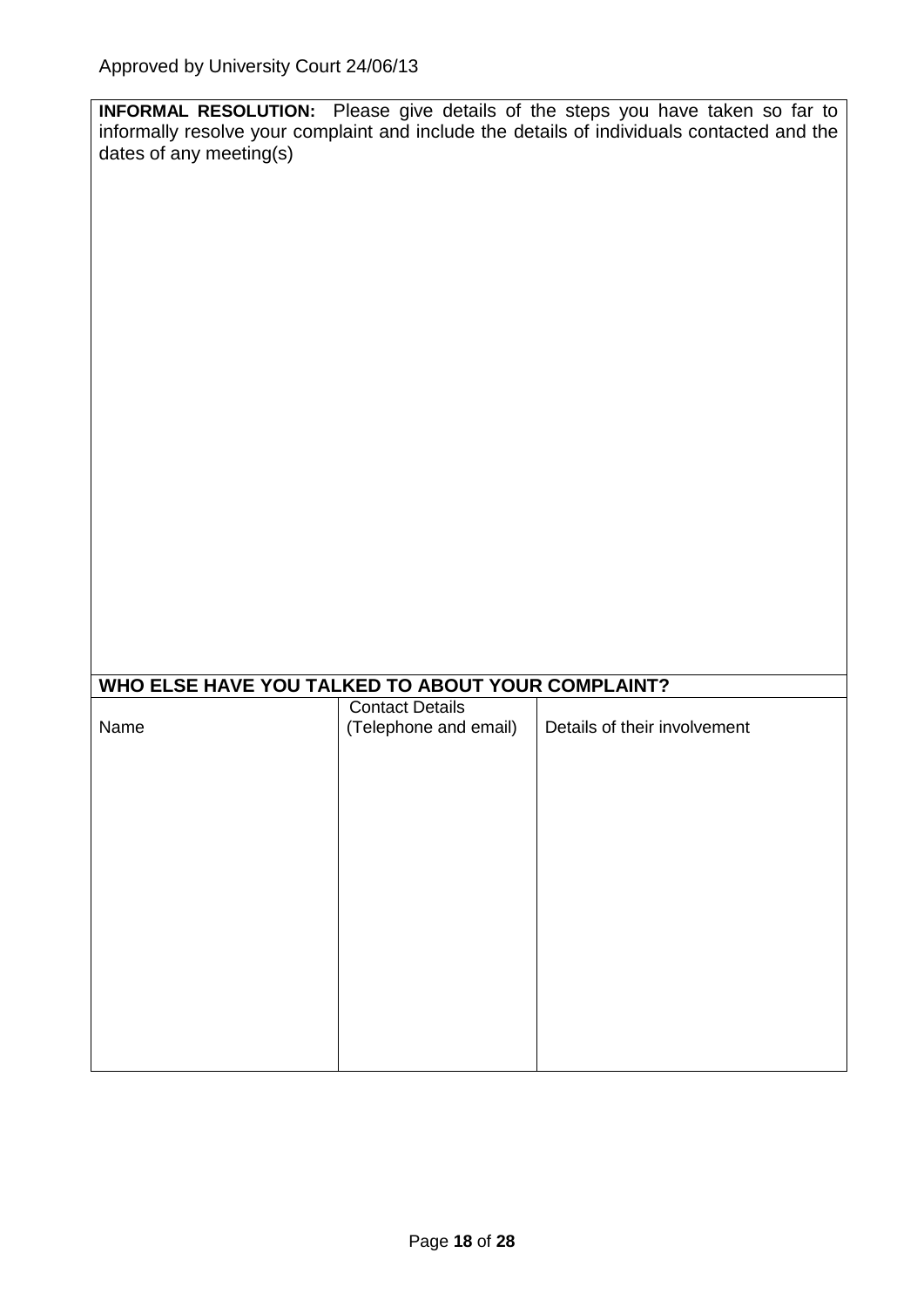**RECOURSE AND REDRESS:** Please give details of what, in your view, would be a suitable and satisfactory outcome for you as a result of submitting this complaint. *(Please note that completing this section does not guarantee that any suggestions or remedies sought made will be agreed and/or met by University):*

By lodging my complaint I understand that:

| information may be gathered by members of staff in the University for the purposes of |
|---------------------------------------------------------------------------------------|
| investigating and evaluating my complaint                                             |

- my name and other relevant information about my complaint may be disclosed to others in the University where it is necessary to do so
- the outcome of formal complaints will be recorded and anonymised for the purposes of monitoring and analysing complaints and for statistical reporting to the Academic Board for quality assurance purposes.

Where I have disclosed information above about a protected characteristic for the purposes of the Equality Act 2010 e.g. a disability, my ethnicity or gender, I hereby consent to this information being passed in confidence to other members of staff who require to be advised of it whilst my complaint is being investigated and dealt with.

| Signed:                                                                                                                                                                           | Date: |  |  |  |  |
|-----------------------------------------------------------------------------------------------------------------------------------------------------------------------------------|-------|--|--|--|--|
| Please send completed forms and any accompanying documentation to: Appeals,<br>Complaints and Conduct Officer, Merchiston Campus, Edinburgh EH10 5DT;<br>telephone: 0131 455 2396 |       |  |  |  |  |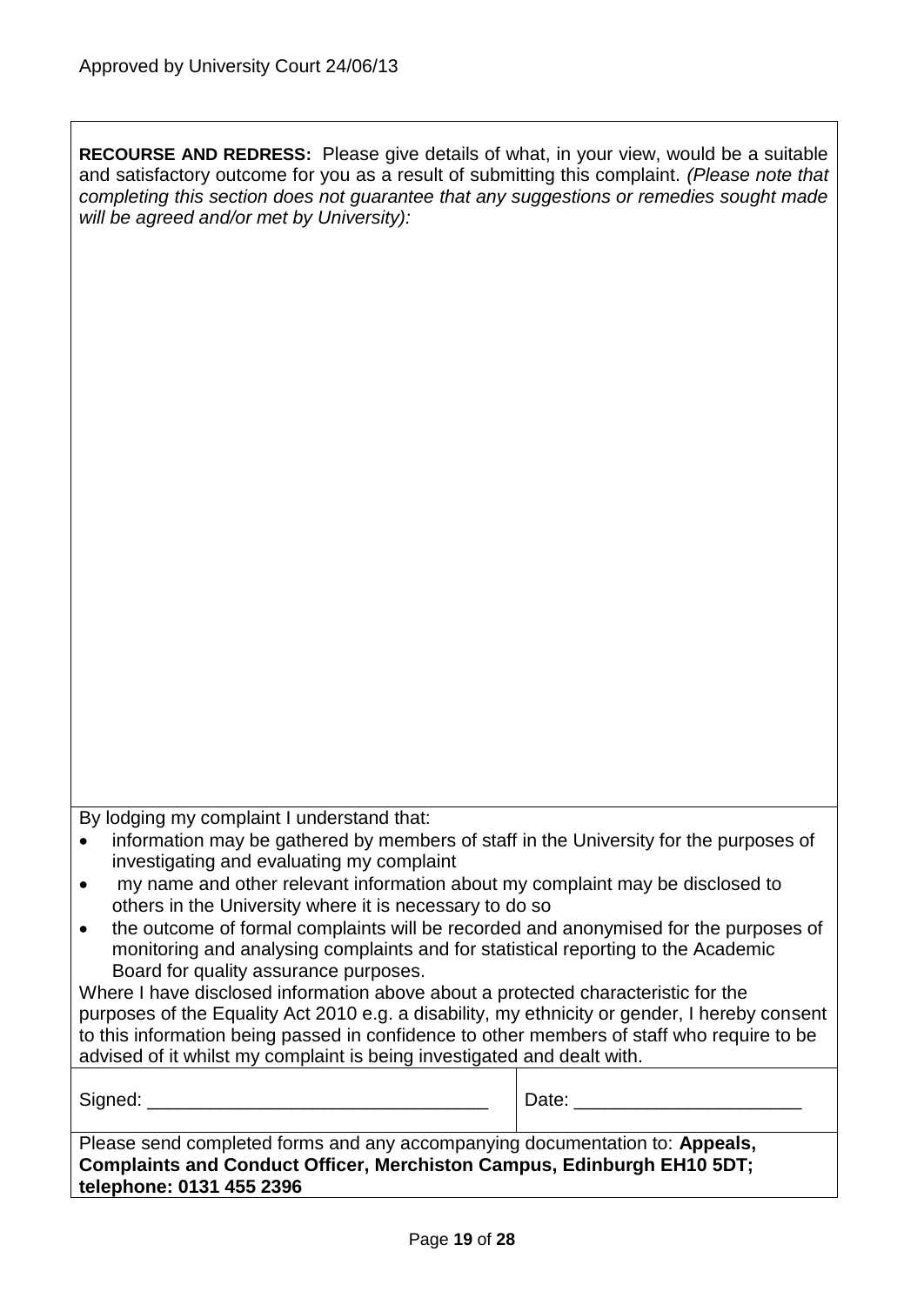## **Appendix 2**

## **COMPLAINTS HANDLING PROCEDURE –** *A GUIDE FOR STUDENTS & THE PUBLIC*

Edinburgh Napier University is committed to providing an excellent education and high quality services to our students from enrolment to graduation.

#### **We value complaints and use information from them to help us improve our services.**

If something goes wrong or you are dissatisfied with our services, please tell us. This leaflet describes our complaints procedure and how to make a complaint. It also tells you about how we will handle your complaint, and what you can expect from us.

#### **What is a complaint?**

We regard a complaint as any expression of dissatisfaction about our action or lack of action, or about the standard of service provided by us or on our behalf.

#### **What can I complain about?**

You can complain about things like:

- the quality and standard of any service we provide
- the quality of our facilities and learning resources
- the quality and standards of academic services and personal support services available to you
- the quality and standards of administrative processes
- unfair treatment by a student or staff member.

Your complaint may involve more than one of the University's services or be about someone working directly on our behalf.

### **What can't I complain about?**

There are some things we can't deal with through our complaints handling procedure. These include:

- a routine first-time request for a service
- a request for information or an explanation of policy or practice
- a request under freedom of information or data protection legislation
- requests for compensation from the University
- things that are covered by academic appeals, such as academic judgements and decisions
- an issue which is being, or has been, considered by a court or tribunal
- an attempt to reopen a previously concluded complaint or to have a complaint reconsidered where we have already given our **final** decision following an investigation. If you are still not satisfied, you can ask the Scottish Public Services Ombudsman (SPSO) for an independent review of the complaint. If other procedures or rights of appeal can help you resolve your concerns, we will give information and advice to help you.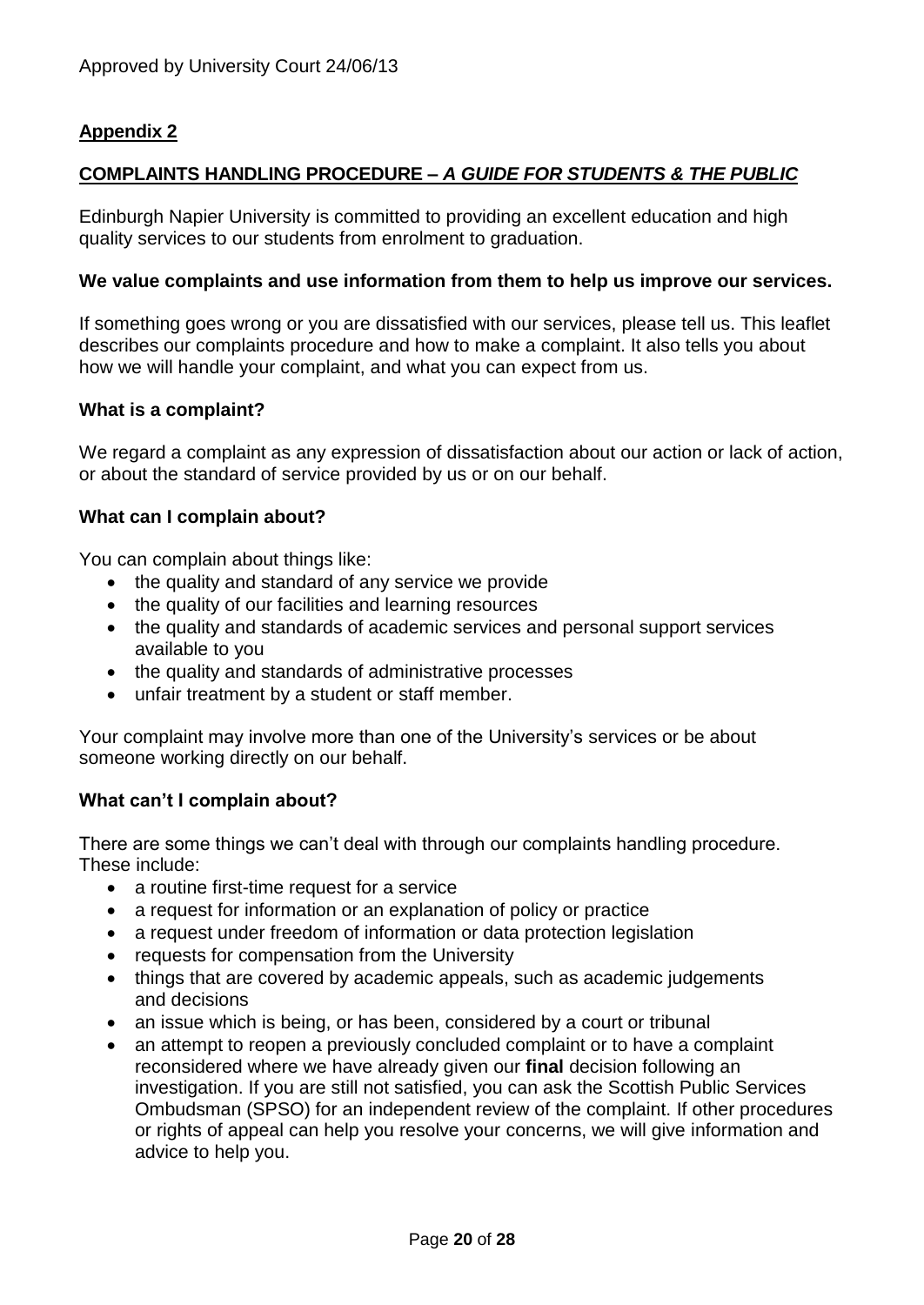### **Who can complain?**

Anyone who receives, requests or is directly affected by the services of the University can make a complaint to us, including the representative of someone who is dissatisfied with our service. If you are making a complaint on someone else's behalf you will need their personal written consent. Please also read the section on 'Getting help to make your complaint'.

### **How do I complain?**

You can complain in person, by phone, in writing, by email or via our complaints form  **[http://staff.napier.ac.uk/services/sas/AppealsComplaintsConduct/Pages/Complaints.a](http://staff.napier.ac.uk/services/sas/AppealsComplaintsConduct/Pages/Complaints.aspx) [spx](http://staff.napier.ac.uk/services/sas/AppealsComplaintsConduct/Pages/Complaints.aspx)**

It is easier for us to resolve complaints if you make them quickly and directly to the service concerned. So please talk to a member of our staff within the department you are complaining about. Then they can try to resolve any problems on the spot.

When complaining, tell us:

- your full name and address
- as much as you can about the complaint
- what has gone wrong
- how you want us to resolve the matter.

#### **How long do I have to make a complaint?**

Normally, you must make your complaint within six months of:

- the event you want to complain about, or
- finding out that you have a reason to complain.

In exceptional circumstances, we may be able to accept a complaint after the time limit. If you feel that the time limit should not apply to your complaint, please tell us why.

#### **Contact details:-**

*Appeals, Complaints and Conduct Edinburgh Napier University Merchiston Campus Edinburgh EH10 5ST*

*Tel 0131 455 2396*

*Email [complaints@napier.ac.uk](mailto:complaints@napier.ac.uk)*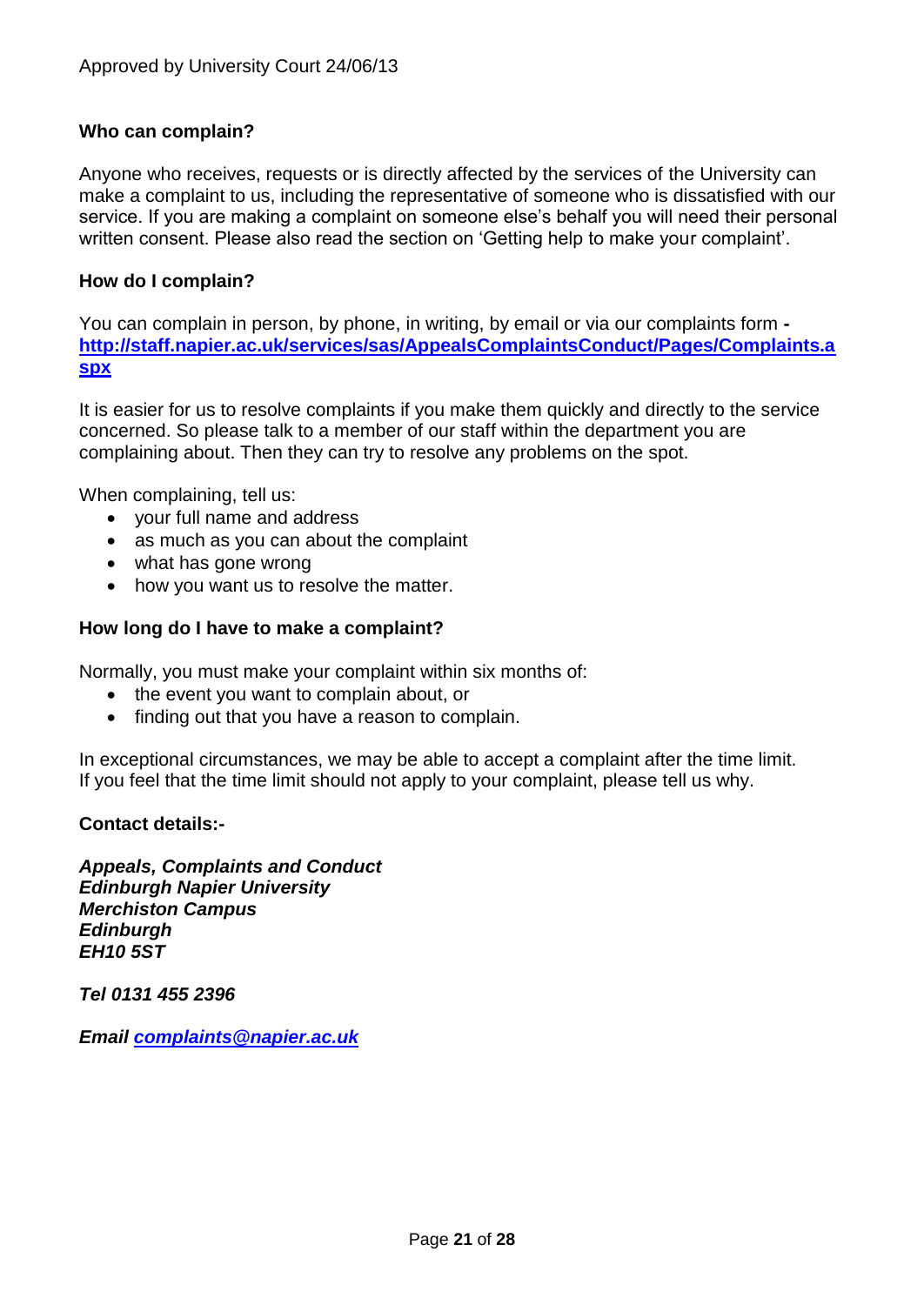### **What happens when I have complained?**

Our complaints procedure has two stages:

### *Stage one: frontline resolution*

We aim to resolve complaints quickly and close to where we provided the service. This could mean an on-the-spot apology and explanation if something has clearly gone wrong, and immediate action to resolve the problem. Where possible, your concerns should be raised with the relevant staff member, tutor, university representative or school office. This can be done face-to-face, by phone, in writing or by email.

We will give you our decision at Stage 1 in five working days or less, unless there are exceptional circumstances.

If you are not satisfied with the response we give at this stage, we will tell you what you can do next. If you choose to, you can take your complaint to Stage 2 of the complaints procedure. You may choose to do this immediately or shortly after you get our initial decision.

#### *Stage two: investigation*

Stage 2 deals with two types of complaint: those that have not been resolved at Stage 1 and those that are complex and require detailed investigation. We have a complaint form, which will help you to state your complaint clearly to us. Although we will also accept complaints that are made in person or on the phone, we encourage you to complete the complaint form in the interests of clarity and in order to best assist the investigation process.

When using Stage 2 we will:

- acknowledge receipt of your complaint within three working days
- discuss your complaint with you to understand why you remain dissatisfied and what outcome you are looking for
- give you a full response to the complaint as soon as possible and within 20 working days.

If our investigation will take longer than 20 working days, we will tell you. We will agree revised time limits with you and keep you updated on progress.

### **What if I'm still dissatisfied?**

After we have fully investigated, if you are still dissatisfied with our decision or the way we dealt with your complaint, you can ask the SPSO to look at it.

The SPSO **cannot** normally look at:

- a complaint that has not completed our complaints procedure (**so please make sure it has done so before contacting the SPSO**)
- events that happened, or that you became aware of, more than a year ago
- a matter that has been or is being considered in court.

You can contact the SPSO: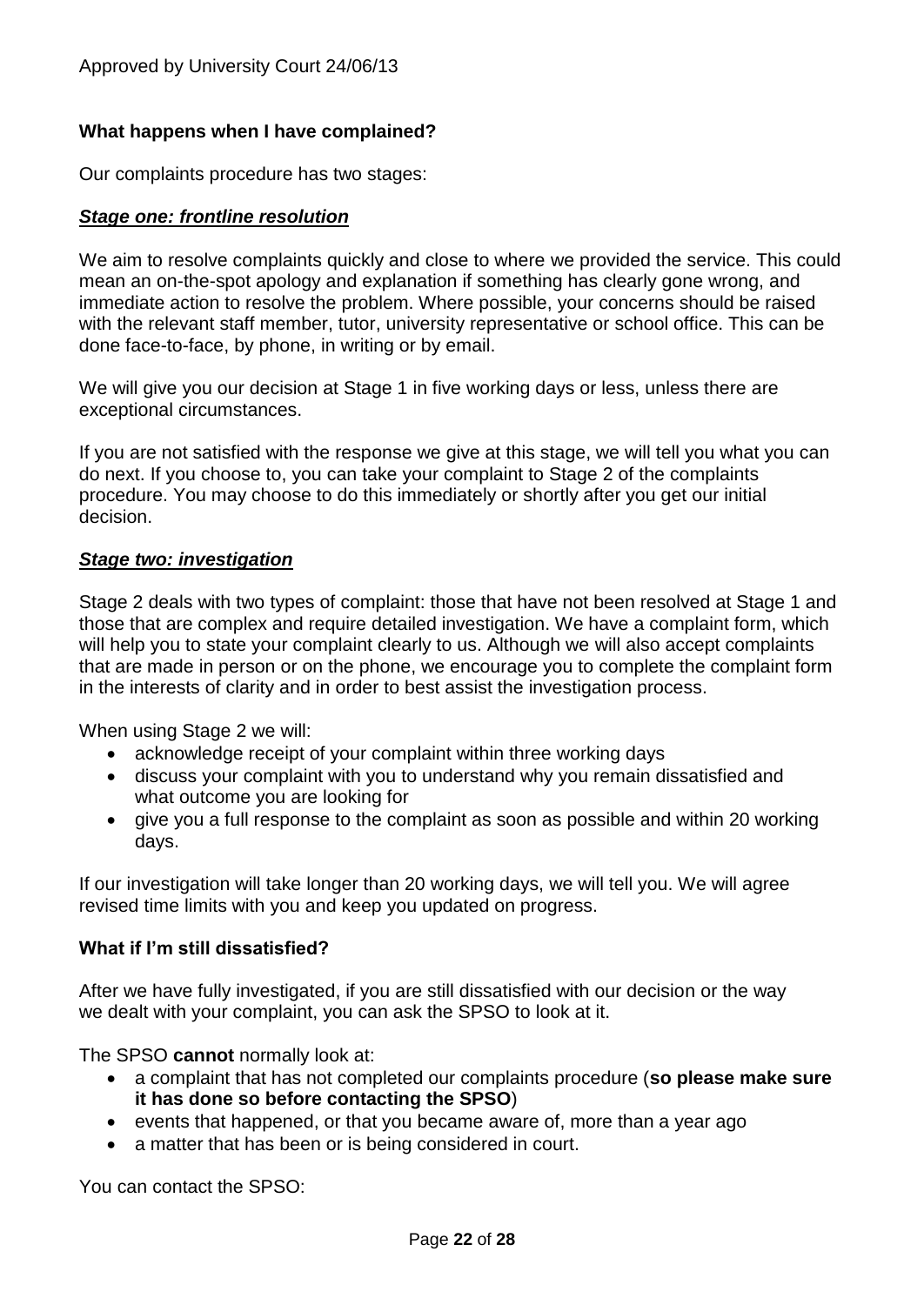In person:-

**SPSO 4 Melville Street Edinburgh EH3 7NS**

By post:-

**SPSO Freepost EH641 Edinburgh EH3 0BR**

Freephone **0800 377 7330**

Online contact **www.spso.org.uk/contact-us**

Website **www.spso.org.uk**

Mobile site: **http://m.spso.org.uk**

### **Getting help to make your complaint**

We understand that you may be unable, or reluctant, to make a complaint yourself. We accept complaints from the representative of a person who is dissatisfied with our service. We can take complaints from a friend, relative, or an advocate, if you have given them your written consent to complain for you.

#### **Useful contacts details:**

*University Complaints Office:-*

**Appeals, Complaints and Conduct Merchiston Campus Edinburgh EH10 5ST**

**Tel 0131 455 2396**

**Email [complaints@napier.ac.uk](mailto:complaints@napier.ac.uk)**

*Edinburgh Napier University Students Association (NSA):-*

**Room B34 Merchiston Campus Edinburgh EH10 5ST**

**Tel 0131 229 8791**

**Email [nsa@napier.ac.uk](mailto:nsa@napier.ac.uk)**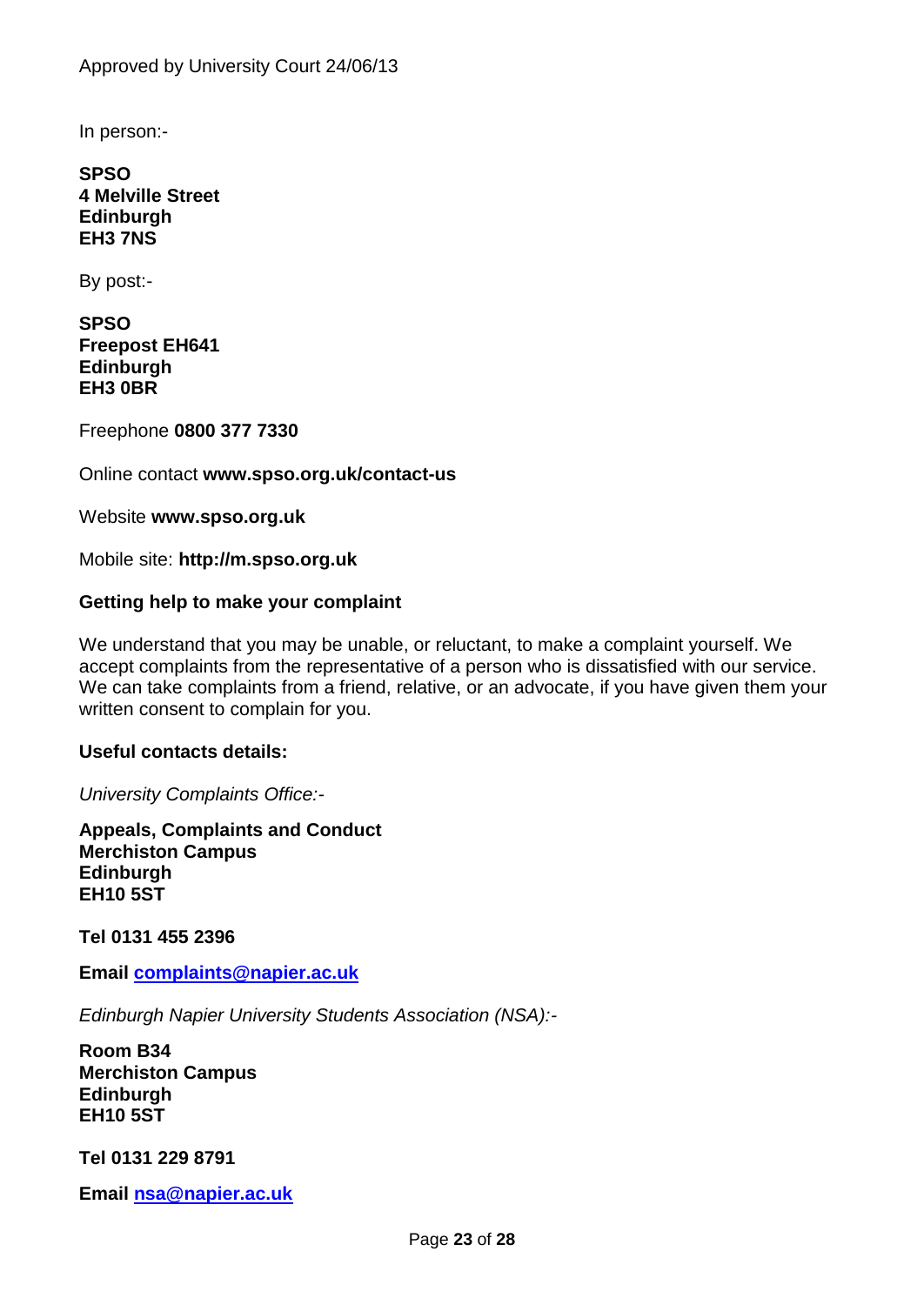*Independent Student Advice Service (ISAS):-*

**Room B34 Merchiston Campus Edinburgh EH10 5ST**

**Email [isas@napier.ac.uk](mailto:isas@napier.ac.uk)**

#### **Tel - 0131 229 8791**

We are committed to making our service easy to use for all students. In line with our statutory equalities duties, we will always ensure that reasonable adjustments are made to help you access and use our services. If you have trouble putting your complaint in writing, or want this information in another language or format, such as large font, or Braille, please tell us in person, contact us on 0131 455 2396 or email us at [compliaints@napier.ac.uk.](mailto:compliaints@napier.ac.uk)

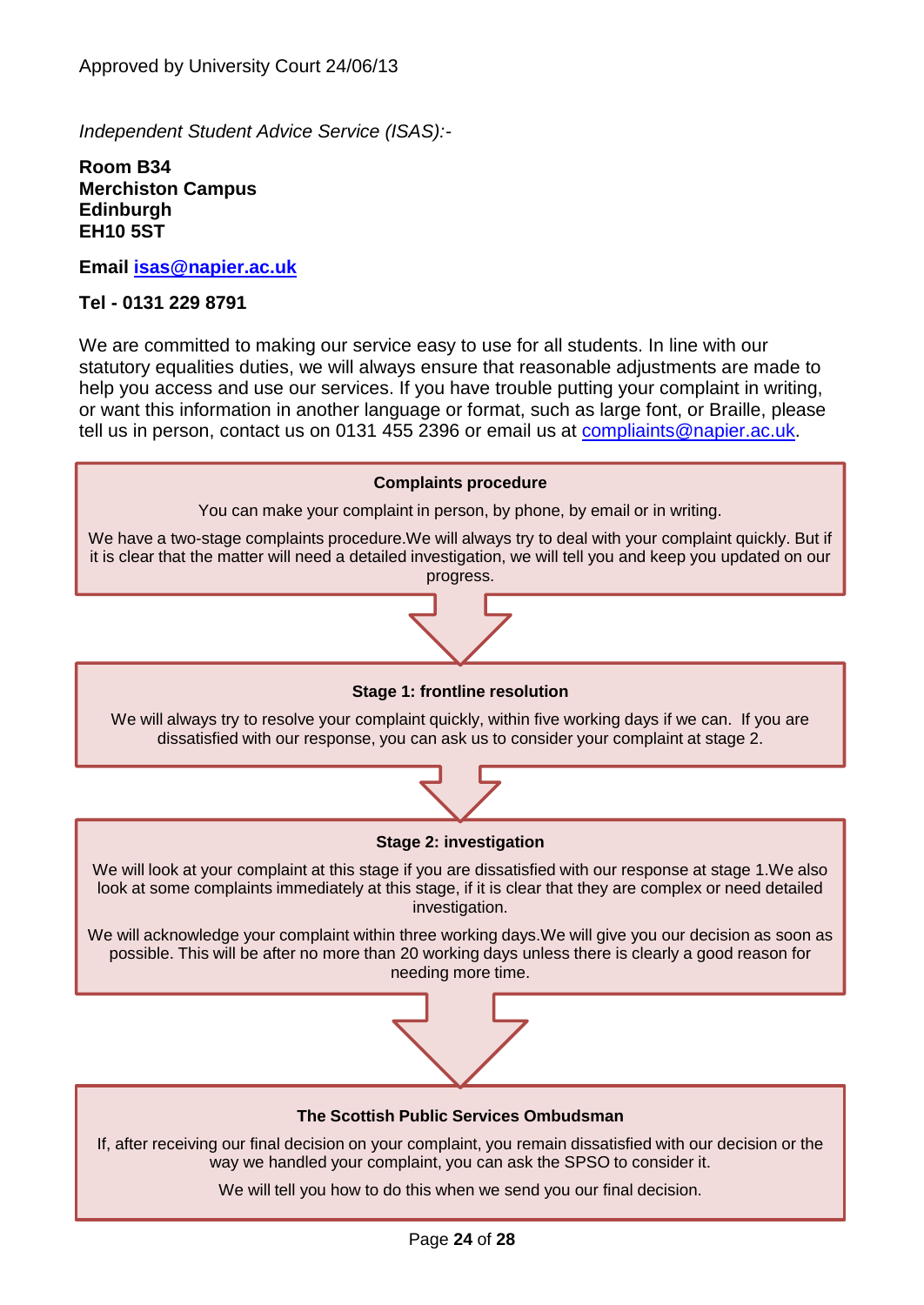## **Appendix 3**

## **UNREASONABLE COMPLAINANT BEHAVIOUR POLICY**

### **Introduction**

The University believes that complainants have a right to be heard, understood and respected. Occasionally, the behaviour of individuals using our Complaints Procedure makes it very difficult for us to deal with their complaint. In a very small number of cases, the behaviour becomes unacceptable because it involves abuse of our staff or our processes. When this happens we have to take action to protect our staff. We consider the impact of the behaviour on our ability to do our work and provide a service to others. This policy explains how we will approach these situations.

#### **Unreasonable behaviour**

People may act out of character in times of trouble or distress. There may have been upsetting or distressing circumstances leading up to a complaint coming to the University. We do not view behaviour as unreasonable just because a complainant is forceful or determined. However, we do consider behaviour that results in unreasonable demands on the University or unreasonable behaviour towards staff to be unacceptable.

#### **Aggressive or abusive behaviour**

We understand that complainants may be angry about the issues they have raised in their complaint. If that anger escalates into aggression towards the University's staff, we consider that unacceptable. Any violence or abuse towards staff will not be accepted.

Violence is not restricted to acts of aggression that may result in physical harm. It also includes behaviour or language, whether verbal or written, that may cause staff to feel afraid, threatened or abused, and may include threats, personal verbal abuse, derogatory remarks or rudeness. We also consider inflammatory statements and unsubstantiated allegations to be abusive behaviour.

#### **Unreasonable demands**

A demand becomes unreasonable when it starts to, or when complying with the demand would, impact substantially on the work of staff investigating a complaint. Examples of behaviour under this heading include:

- repeatedly demanding responses within an unreasonable timescale
- insisting on seeing or speaking to a particular member of staff when that is not possible or necessary
- repeatedly changing the substance of a complaint or raising unrelated concerns

An example of such impact would be that the demand takes up an excessive amount of staff time and, in so doing, disadvantages others.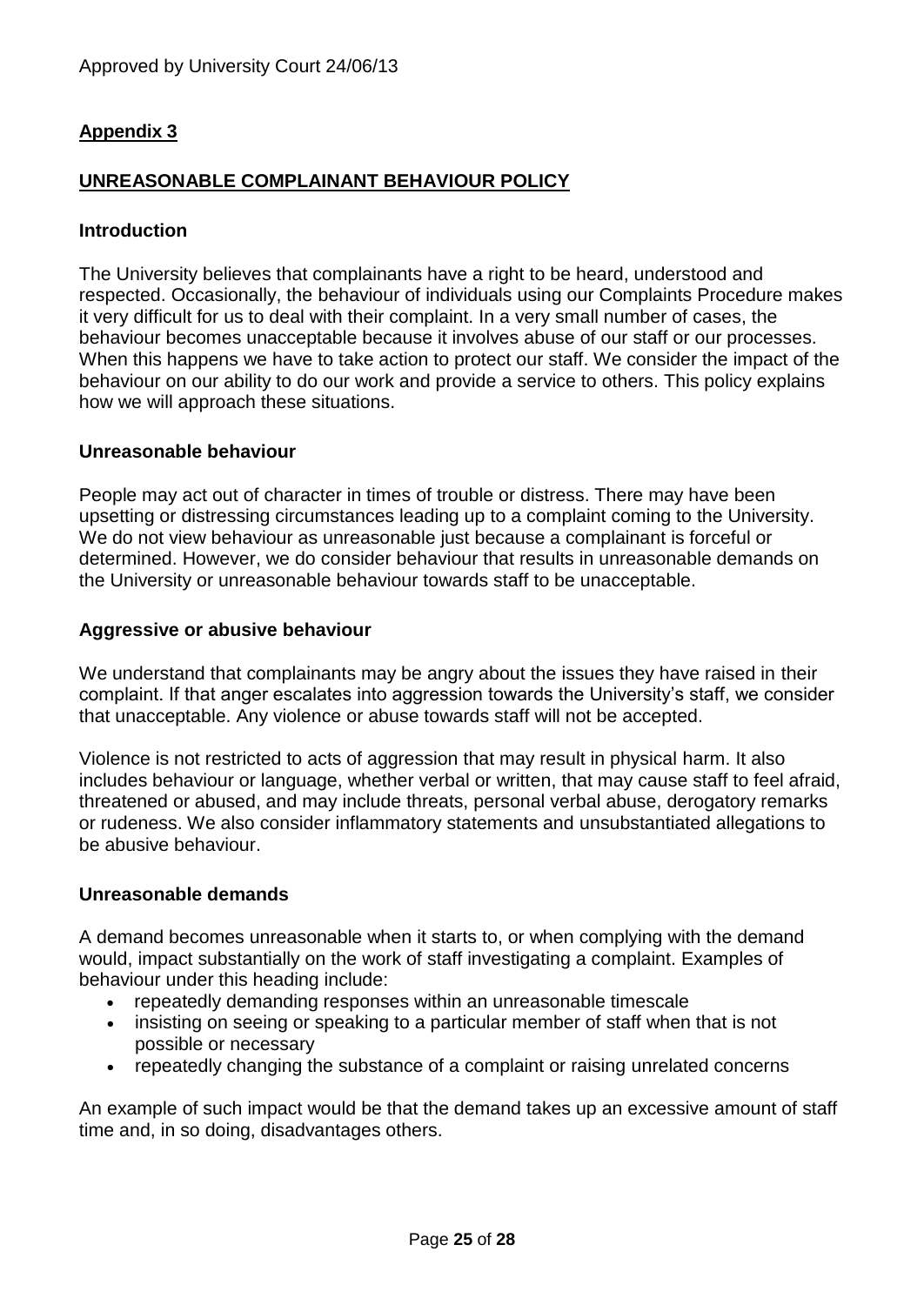### **Unreasonable levels of contact**

Sometimes the volume and duration of contact made to staff investigating a complaint by an individual causes problems. This can occur over a short period: for example, a number of calls in one day or one hour. It may occur over the life-span of a complaint when a complainant repeatedly makes long telephone calls to the University or inundates the University with copies of information that have been sent already or that are irrelevant to the complaint.

We consider that the level of contact has become unreasonable when the amount of time spent talking to a complainant on the telephone, or responding to, reviewing and filing emails or written correspondence impacts on our ability to deal with that complaint, or with other people's requests for support.

#### **Unreasonable use of the complaints process**

Individuals with complaints about the University have the right to pursue their concerns through a range of means. They also have the right to complain more than once about the University if subsequent incidents occur.

However, this contact becomes unreasonable when the effect of the repeated complaints is to harass, or to prevent the University from pursuing a legitimate aim or implementing a legitimate decision. We consider access to the University's complaints system to be important and it would only be in exceptional circumstances that we would consider such repeated use as unreasonable – but we reserve the right to do so in those exceptional cases.

### **Managing unreasonable complainant behaviour**

The threat or use of physical violence, verbal abuse or harassment towards University staff is likely to result in a termination of all direct contact with the complainant. Incidents may be reported to the police. This will always be the case if physical violence is used or threatened. We will not accept any correspondence that is abusive to staff or contains allegations that lack substantive evidence. We will tell the complainant that we consider their language offensive, unnecessary and unhelpful and ask them to stop using such language. We will state that we will not respond to their correspondence if the action or behaviour continues.

University staff will end telephone calls if they consider the caller aggressive, abusive or offensive. University staff have the right to make this decision, to tell the caller that their behaviour is unacceptable and end the call if the behaviour persists.

In extreme situations, we will tell the complainant in writing that their name is on a 'no personal contact' list. This means that we will limit contact with them to either written communication or through a third party.

Where a complainant repeatedly phones, visits, raises repeated issues, or sends large numbers of documents where their relevance is not clear, we may decide to:

- limit contact to telephone calls from the complainant at set times on set days
- restrict contact to a nominated member of staff who will deal with future calls or correspondence from the complainant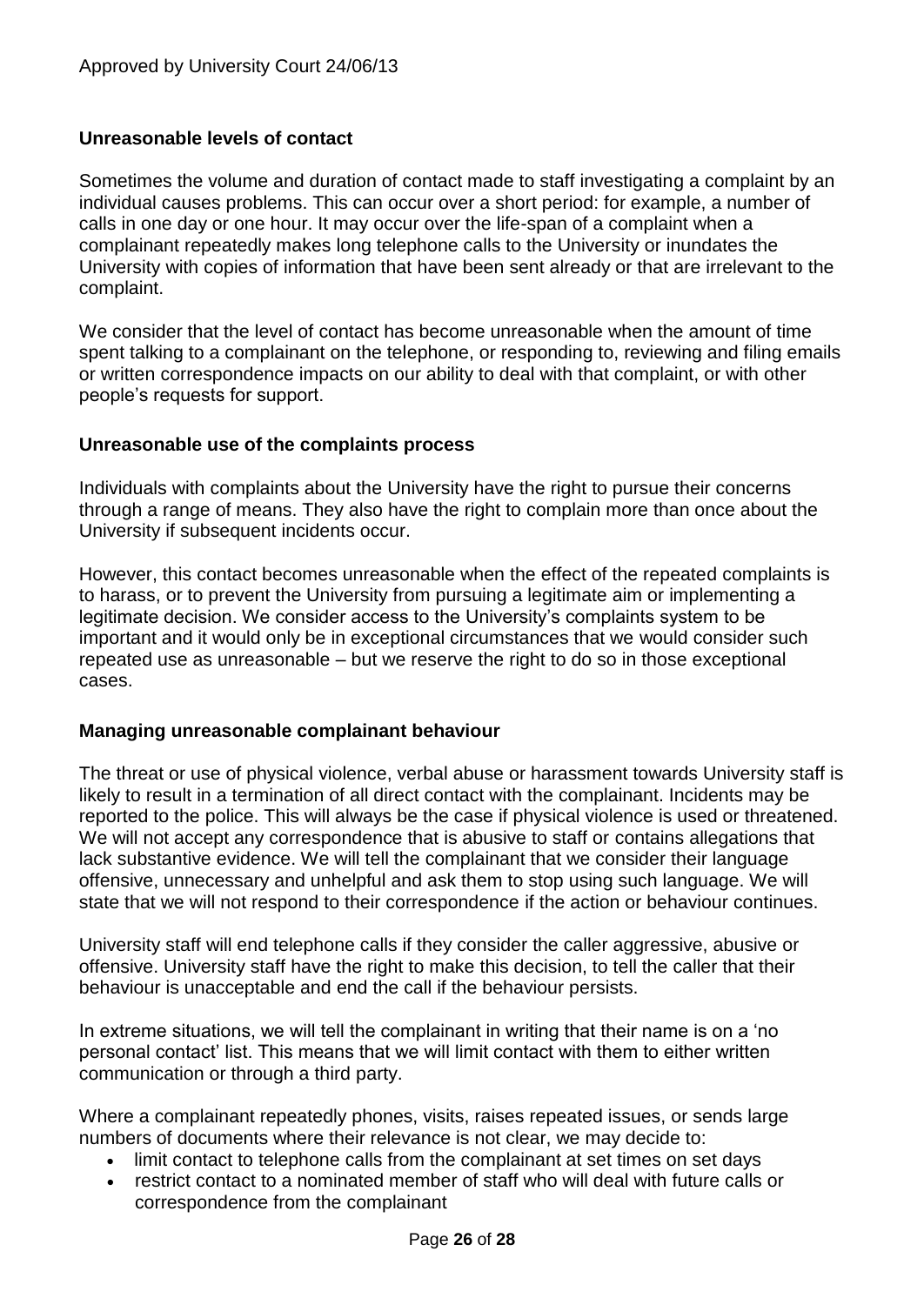- see the complainant by appointment only
- restrict contact from the complainant to writing only
- return any documents to the complainant or, in extreme cases, advise the complainant that further irrelevant documents will be destroyed.
- take any other action that we consider appropriate.

Where we consider continued correspondence on a wide range of issues to be excessive, we may tell the complainant that only a certain number of issues will be considered in a given period and we may ask them to limit or focus their requests accordingly. In exceptional cases, we reserve the right to refuse to consider a complaint or future complaints from an individual. We will take into account the impact on the individual and also whether there would be a broader public interest in considering the complaint further.

We will always tell the complainant what action we are taking and why.

## **The process**

Any member of staff who directly experiences aggressive or abusive behaviour from a complainant has the authority to deal immediately with that behaviour in a manner they consider appropriate to the situation and in line with this policy. With the exception of such immediate decisions taken at the time of an incident, decisions to restrict contact with the University are only taken after careful consideration of the situation and evidence by the relevant manager. Wherever possible, we will give a complainant the opportunity to change their behaviour or action before a decision is taken.

### **Informing the complainant**

When a staff member makes an immediate decision in response to aggressive or abusive behaviour, the complainant is advised at the time of the incident. When a decision has been made by the relevant manager, a complainant will be told in writing why a decision has been made to restrict future contact, the restricted contact arrangements and, if relevant, the length of time that these restrictions will be in place. This ensures that the complainant has a record of the decision.

## **Appeals**

It is important that a decision can be reconsidered. A complainant can appeal a decision to restrict contact. If they do this, we will only consider arguments that relate to the restriction and not to either the complaint made to us or to our decision to close a complaint. An appeal could include, for example, a complainant saying that: their actions were wrongly identified as unreasonable; the restrictions were disproportionate; or that this will adversely impact on the individual because of personal circumstances.

The University Secretary will consider the appeal. They have discretion to quash or vary the restriction as they think best. They will make their decision based on the evidence available to them. They must advise the complainant in writing that either the restricted contact arrangements still apply or a different course of action has been agreed.